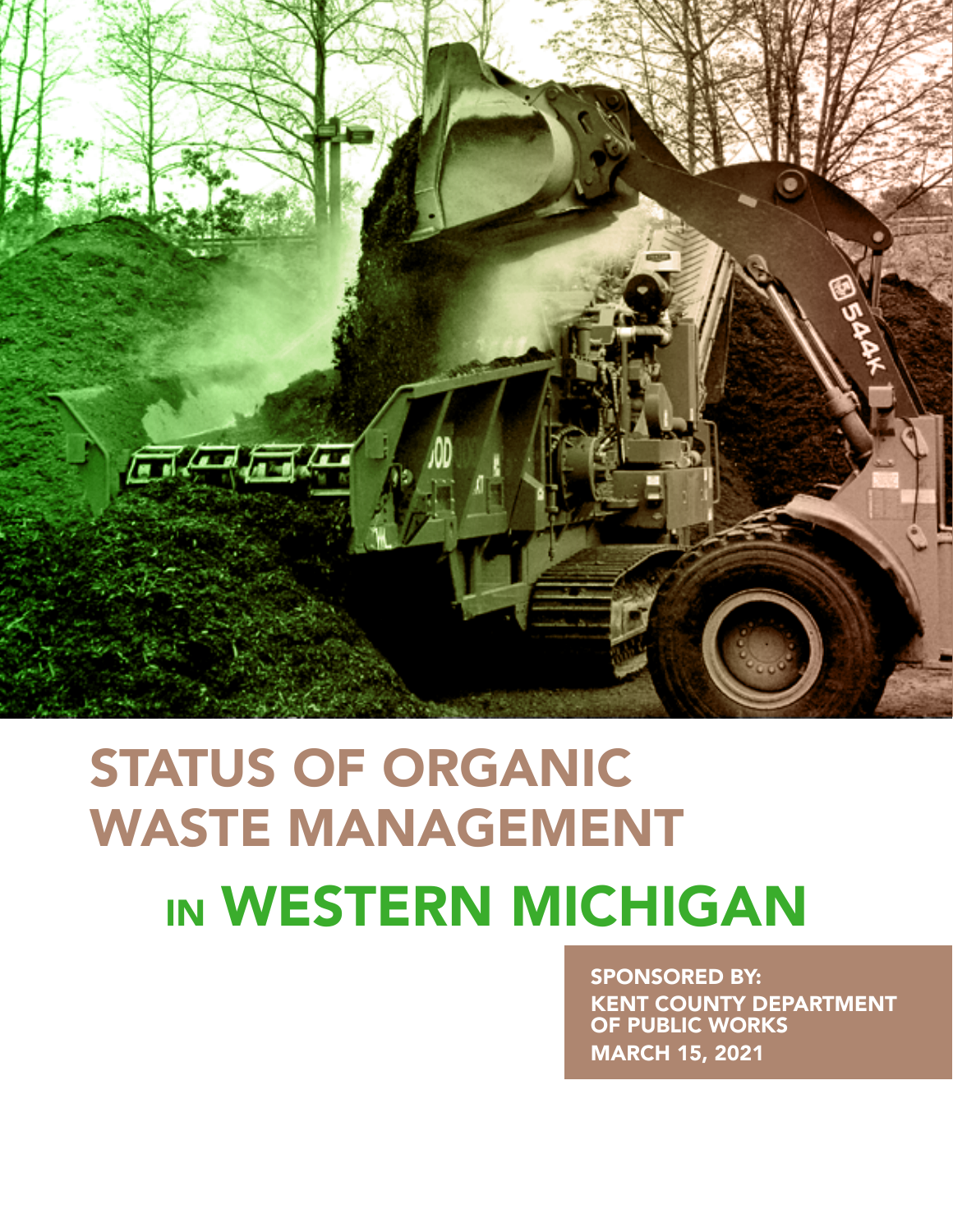### EXECUTIVE SUMMARY

n 2016, Kent County Department of Public Works (DPW) adopted an aggressive goal to reduce waste going to landfills by 20% by 2020 and 90% by 2030. This goal is intended to bring focus, public-private investment and the necessary infrastructure to West Michigan to achieve a landfill diversion goal that benefits the environment, economy and residents.

**I**<br>I<br>I his This report was sponsored by the Kent County Department of Public Works to help understand the current status of organic waste management and develop a strategy to manage organic materials, the largest single category of material in municipal solid waste. Organic materials comprise approximately one-third of the materials accepted at Kent County's South Kent Landfill and Waste-to-Energy (WTE) Facility. Achieving the goal of 90% reduction by 2030 will not be possible without a successful strategy to separate, process and repurpose the organic materials generated by Kent County residents and businesses.

The State of Michigan is in the process of updating its 45-year-old solid waste regulations and re-envisioning its waste strategy from a focus on disposal to one that aims to extract value through a sustainable materials management perspective. The Department of Environment, Great Lakes, and Energy (EGLE) has worked with stakeholders to develop and submit draft legislation to the House and Senate which will redefine organic waste. This report uses those new classifications of organic material as a starting point for understanding current conditions and developing a plan for a more efficient and productive future for organic management in West Michigan.

There is a well-established organics management system for yard waste and woody brush that relies on municipal or waste hauler involvement in the collection and/or transportation of yard waste to municipal and privately-owned processors. Separating yard waste was driven by changes in state statute banning yard waste going to landfill. However, because the foundation of this system is based solely on private companies, it is an unstable approach that fluctuates with the economy. Additionally, there is rapidly growing consumer interest in addressing the enormous amount of food waste that is embedded in our current food supply chain. Some estimates show that as much as 40% of all food ends up as waste in disposal facilities. In two recent DPW recycling surveys, most respondents (52%) said that they wanted to recycle food waste and other organics but could not find a commercial or municipal service provider.

An economic assessment of materials disposed of in the South Kent Landfill in 2017 estimated that as much as 230,000 tons of mixed organics are disposed of on an annual basis. Although the assessment did not assign an economic value at the time, if captured and converted to marketable compost and sold at its current price, the value could be as high as \$9,000,000 per year. Even though the region has several small composting operations, West Michigan still lacks compost processing at a scale that could take advantage of the potential to extract the full market value.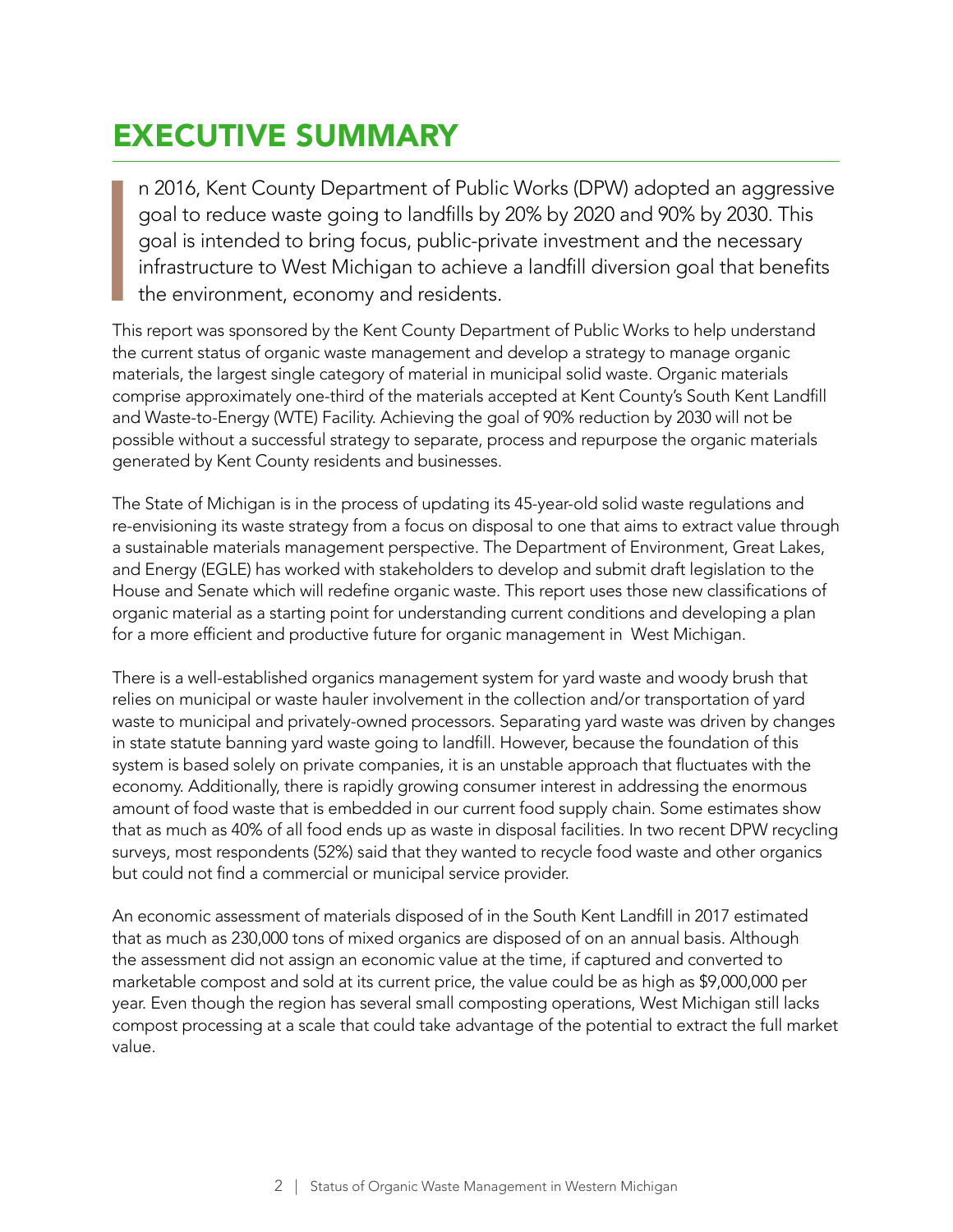This report outlines why it makes sense for the DPW to take an active role in organic waste management, including the potential economic value and development of a circular economy, the benefits of lower greenhouse gas emissions from organic waste breakdown in landfills and the benefits of adding compost to soils for improved soil health and increased crop yield for the region's agricultural industry.

Summary of findings in the organic management system:

1. A more aggressive approach to organics management is required in order to reach waste diversion goals.

2. State Solid Waste Management regulations are changing to emphasize sustainable materials management leaving disposal as a last response.

3. The existing organics management system in the region is based largely on yard waste and organics processing capacity for food waste is limited.

4. The existing organics management in the region is primarily available in urban areas and leaves some suburban, exurban, and rural communities with few options.

5. There is growing public interest in food waste composting, making the lack of collection and processing capacity even more important for the region.

6. The economic value of organic materials is largely unrecognized.

7. There are quantifiable environmental and social benefits of properly managing organics.

8. The Kent/Allegan County Sustainable Business Park is reserving space for organics processing operations.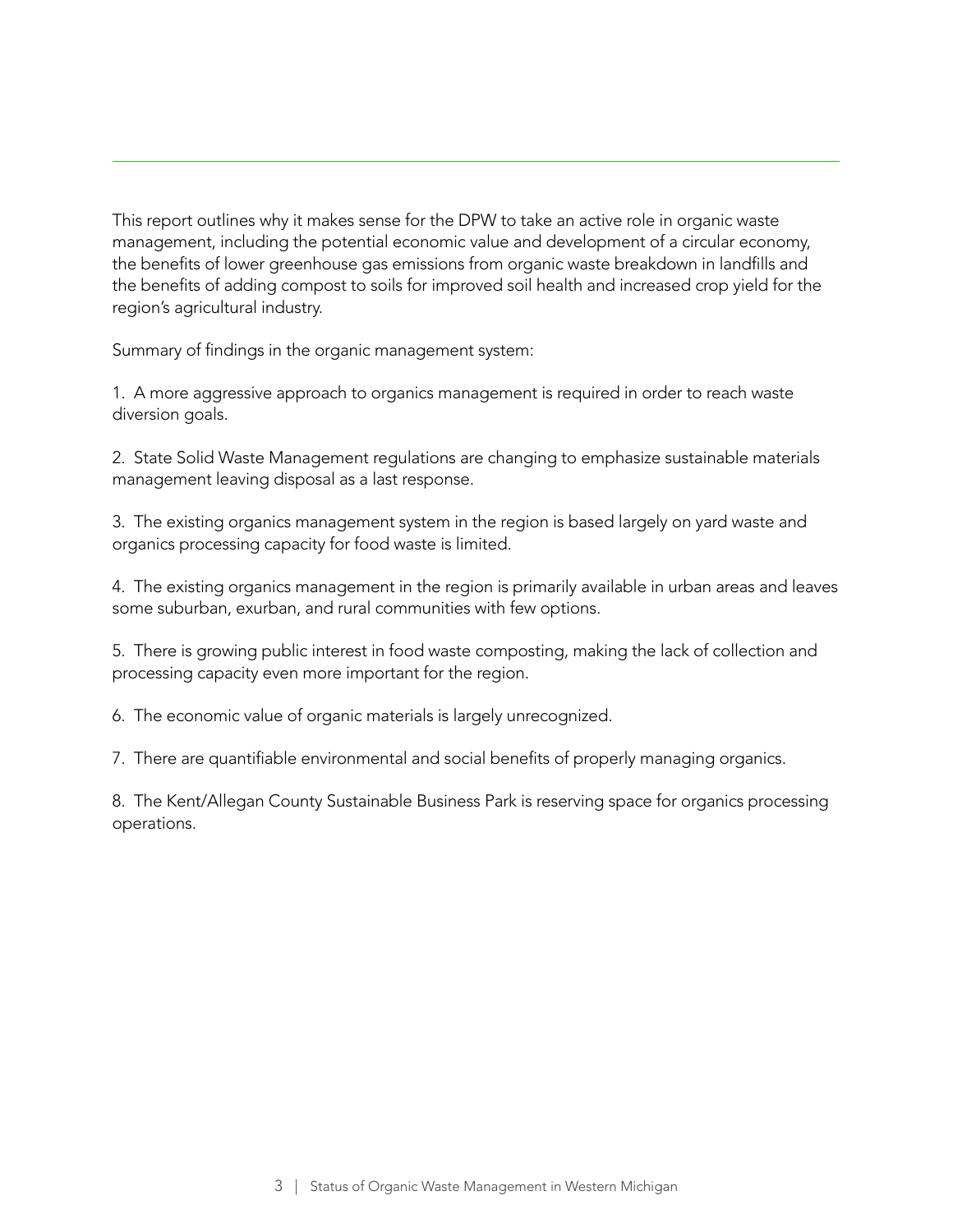### TABLE OF CONTENTS

#### **CONTENTS** PAGE

- **Introduction** 5
- Sources of Organic Waste 7
- Available Technology Options for Managing Organic Material 9
- Value of Managing Organic Waste in Western Michigan 11
- Status of Managing Organic Material 12
- Historical Overview of Local Organic Waste Collectors and Processors 15
- Registered Compost Processing Operations in Western Michigan 17
- Municipal Organic Management 19
- Future Opportunities 21
- References 22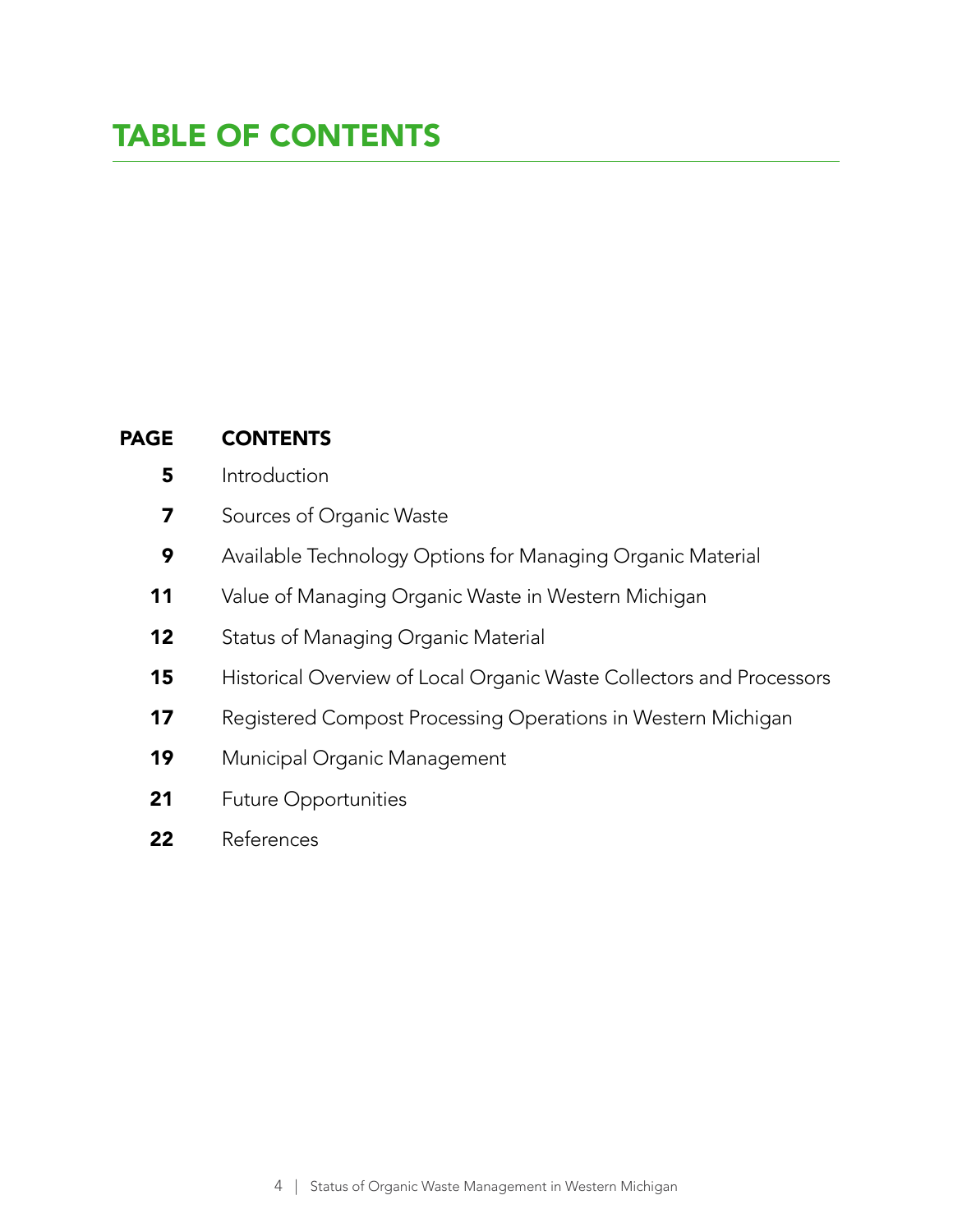## INTRODUCTION

ichigan banned most yard waste from disposal in municipal solid<br>waste landfills in 1994<sup>1</sup> and required composting facilities to regis<br>with the Department of Environmental Quality, now EGLE, beginn<br>in 2008. Minimal state o waste landfills in 1994 $^{\rm 1}$  and required composting facilities to register with the Department of Environmental Quality, now EGLE, beginning in 2008. Minimal state oversight of compost facilities has led to issues including nuisance odors and contaminated runoff into local

waterways, which make it difficult to site new compost facilities. $^2$  To address these issues and prepare for a new sustainable materials strategy that prioritizes waste utilization instead of disposal, legislative revisions to the State's solid waste law are being considered in the House and Senate.

According to the Michigan Recycling Coalition's Recycling Measurement Project Report of 2001, organic waste made up approximately 29% of Michigan's municipal waste stream in 1999. At that time, there were 163 compost sites managing only about 10% of the state's organic waste. More recent studies confirmed the estimated amount of organic waste disposed at licensed disposal sites ranges from 25-35% of all waste received. With yard waste being eliminated from municipal solid waste and banned from landfilling and waste-to-energy, a large and growing fraction of organic waste is coming to these facilities from residential and commercial food waste generation. The organic fraction of disposed material has been largely overlooked in past national and state recycling strategies.

#### Potential Impact from Proposed Revisions to State Solid Waste Laws

Michigan solid waste law is the foundation for planning, development and oversight of waste materials management. The current law was written at a time when disposal capacity was limited and siting landfills was the cornerstone of waste management. While technologies have since advanced to better manage discards, the abundance of landfill airspace has created an economic disincentive for alternative management of municipal solid waste and recyclables. The changes to solid waste law currently being proposed are intended, in part, to:

- Provide a policy framework to support productive materials management as an economic driver
- Update and broaden county planning processes to encourage sustainable materials management
- Ensure adequate local capacity for managing materials
- Prioritize local control of facility siting and regulation of landfill development
- Require adequate financial assurance for all permitted facilities, including landfills
- Allow for the development of new recycling technologies and facilities
- Establish benchmark standards to ensure access to recycling opportunities across the state

<sup>1</sup> unless the material is diseased, infested, or composed of invasive species<br>2 2017 Michigan Solid Waste and Sustainability Advisory Panel report

<sup>2017</sup> Michigan Solid Waste and Sustainability Advisory Panel report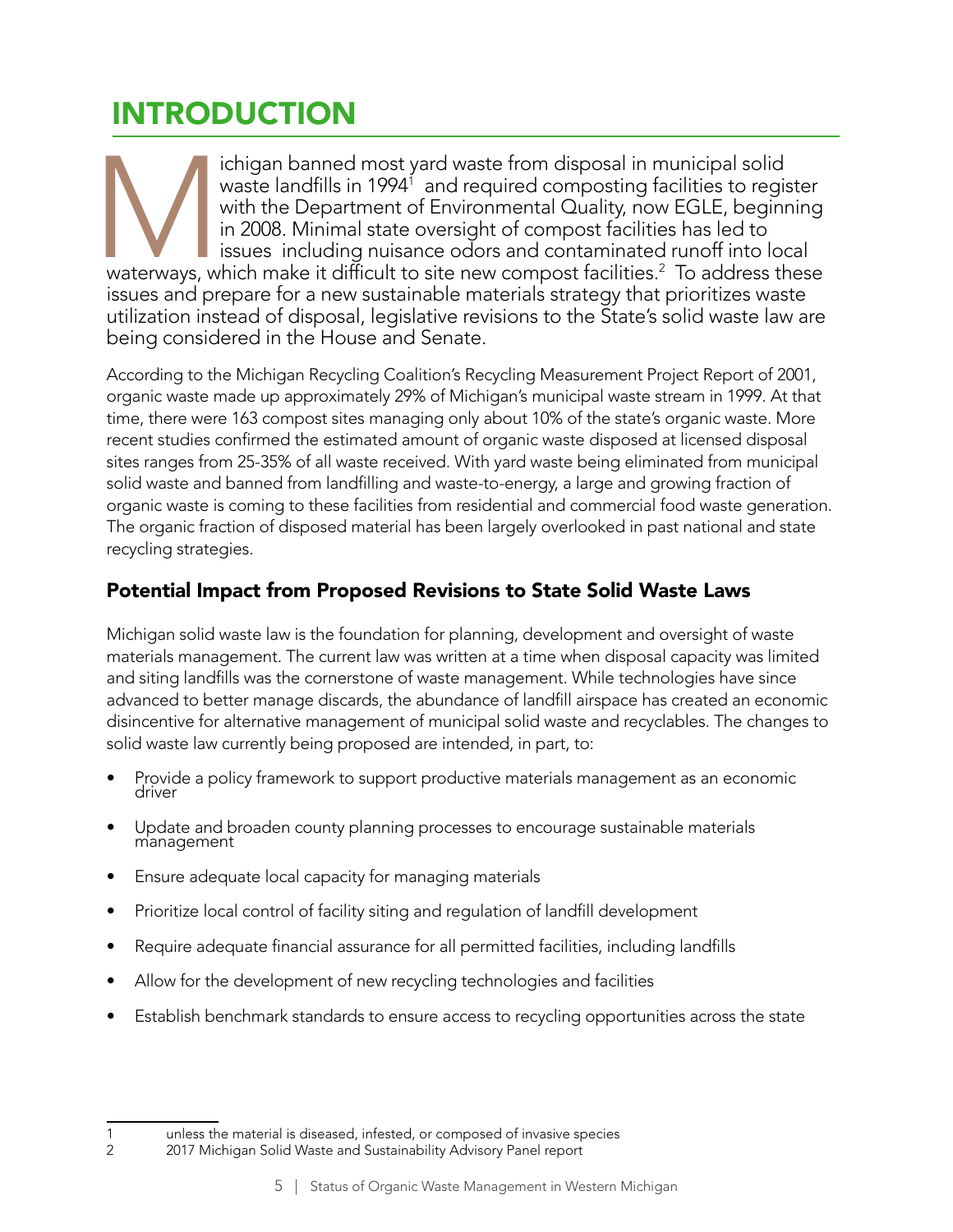- Specify local funding mechanisms that can be used to support materials management
- Preserve the ability to flow material to publicly managed facilities
- Eliminate import/export authorizations for disposal
- Support business commitments to a circular economy

### The State of Michigan proposes to redefine organic waste as follows:

**Class 1**: compostable material is (any mixture of) yard waste; wood; food waste; paper products; manure or animal bedding; anaerobic digester digestate that does not contain free liquids; compostable products; dead animals unless infectious or managed under other state laws; spent grain from breweries; paunch; food processing residuals; aquatic plants; any other material, including, but not limited to, fat, oil, or grease (FOG).

Class 2: compostable materials as mixed municipal solid waste, biosolids, state or federal controlled substances and all other compostable material that is not listed or approved as a class 1 compostable material.

Yard clippings: Grass clippings, brush, leaves (Class 1). According to state law, "Yard clippings" means leaves, grass clippings, vegetable or other garden debris, shrubbery or brush or tree trimmings, less than four feet in length and two inches in diameter, that can be converted to compost. Yard clippings do not include stumps, agricultural wastes, animal waste, roots, sewage sludge or garbage. Yard debris can be generated by homeowners or by commercial landscape maintenance companies.

**Storm debris:** Clean woody debris generated during storms and natural disasters (tornado, flooding, ice) (Class 1). Storm debris consists of large amounts of wood and tree debris including fallen branches, limbs or whole trees. It is generated in large volumes over short periods of time.

**Food loss**: Including waste food from residential, commercial or agricultural sources (Class 1). Food waste comprises the single largest component of the waste stream by weight. Nationally we throw away more than one-quarter of all prepared food, approximately 96 billion pounds each year. Food waste includes preparation waste and scraps, as well as uneaten food from households, commercial, institutions (i.e. school cafeterias) and industrial sources such as food processors. 3<sup>1</sup>

<sup>3</sup> EGLE-Compost Manual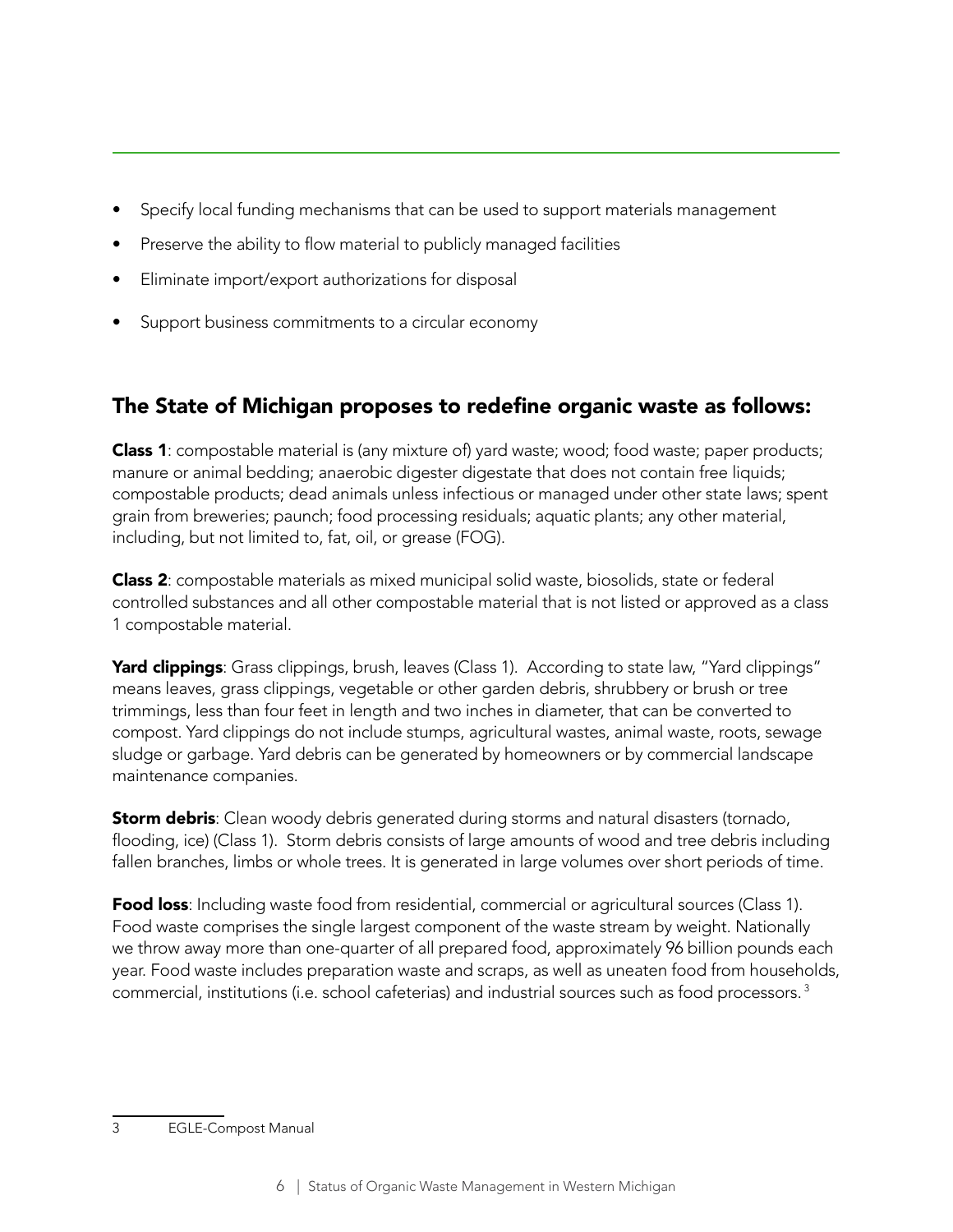### SOURCES OF ORGANIC WASTE

I n 2009, the USDA's Economic Research Service (ERS) defined food loss as the edible amount of food, postharvest, that is available for human consumption but is not consumed for any reason. It includes cooking loss and natural shrinkage (such as moisture loss); loss from mold, pests or inadequate climate control; and wasted food. ERS estimates that \$161 billion of food at the retail and consumer stage of the supply chain goes uneaten annually. Through the entire supply chain, the Food and Agriculture Organization of the United Nations estimates that 30% of global food loss occurs at the agricultural production and harvest stage, 6% at post-harvest, 3% at processing and packaging, 18% at retail and distribution and 42% at consumption. Nationally, the USDA estimates that as much as 40% of purchased food is wasted.

West Michigan disposes of an estimated 132,000 tons of food waste through its municipal waste stream each year, the single largest source of material disposed in landfills and the waste-toenergy facility.4 Businesses and institutions generate a slight majority of food waste, according to the Food Waste Reduction Alliance.

Wasted Food: There are several sources of wasted food. Households toss limp vegetables, as many people are confused by food date labels and unnecessarily discard uneaten food. Restaurants and home cooks often prepare and serve large portions and discard leftovers. Grocery stores overstock their shelves to maintain an image of abundance. Farmers are unable to sell produce that doesn't look perfect or dump it due to economic variabilities.<sup>5</sup>

Approximately 72 billion pounds of perfectly good food—from every point in the food production cycle—ends up in landfills and incinerators every year. There are organizations trying to rescue this edible food before it gets to disposal in order to feed families facing hunger and to protect the planet and conserve resources. <sup>6</sup>

In agricultural applications, food may be left unharvested in a field or not sold by a distributor for a variety of economic reasons, including price volatility, labor cost, lack of refrigeration infrastructure, consumer preferences, quality-based contracts and various policies related to produce. <sup>7</sup> Every effort needs to be made to keep food from reaching a disposal facility and going to waste.

**De-packaging**: For packaged prepared food or ingredients to be composted or otherwise disposed in a non-landfill, non-combustion process, the inorganic components must be separated from the organic components. Examples include boxed crackers or cookies sealed inside a plastic bag inside a fiber container, fresh produce inside a plastic bag or container, food and liquid contained in a plastic or glass bottle or jar, or bakery products sold in plastic containers. De-packaging can be done manually or mechanically through the separation of the food (organic) material from the package (non-organic) material. Depackaging enables the capture of approximately 70-95% of the organic material, depending on the type of process used, type of package and the type of organic material (solid vs liquid).

5 Natural Resources Defense Council

7 USDA Economic Research Service

<sup>4</sup> West MI Sustainable Business Forum Food Recovery Council

<sup>6</sup> Feeding America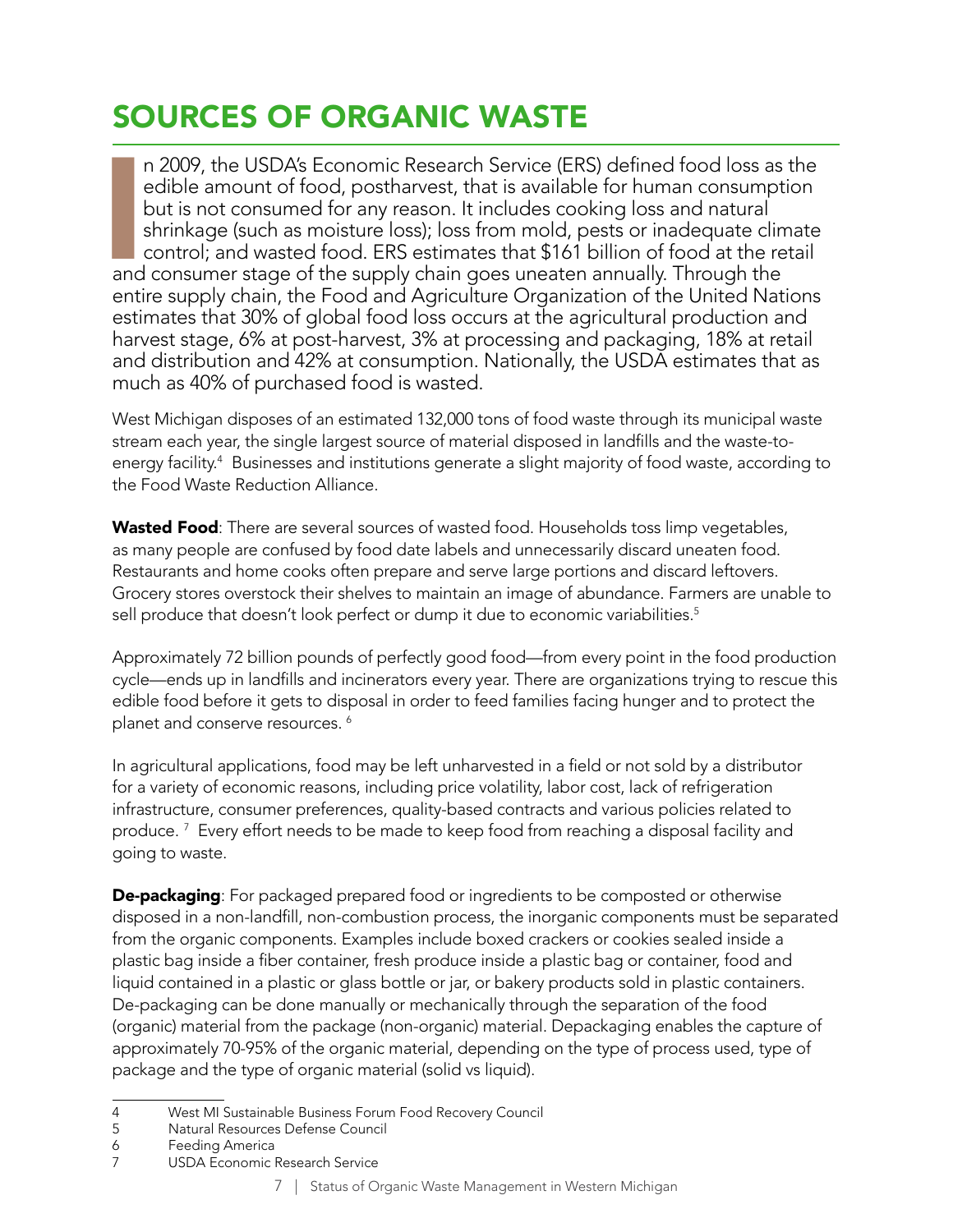Industrial by-products: Solid waste that is generated by manufacturing or industrial processes and that is not a hazardous waste regulated under part 111, such as homogenous organic matter (wood, textiles, plant material, spent grain) (Class 1).

Regional manufacturing produces organic industrial by-products, including:

- Wood
- Textiles, often durable and high quality from furniture or automotive industries
- Plant material from greenhouses
- Spent grain from breweries
- Stillage from distilleries
- Pomace from wineries
- Fruits or vegetables from food processing
- Animal parts
- Gypsum or other mining co-products

Western Michigan hosts one of the largest concentrations of office furniture manufacturing capacity in the world. Many of the products they produce are composed of a high percentage of composite wood products (e.g., particle board, oriented strand board or medium density fiberboard), these products often contain external laminates, plastic bandings and internal glues and epoxies. The composition makes these products difficult to recycle and has caused large amounts of manufacturing offal to be disposed of in Kent County facilities.

Agricultural by-products: Waste containing manure, animal bedding, dead animals will be considered Class 1, if not infectious. In the proposed state law, animal bedding means a mixture of manure and wood chips, sawdust, shredded paper or cardboard, hay, straw or other similar fibrous materials normally used for bedding materials. Manure is often managed on-farm.

**Unrecyclable paper products**: Waste recovered from mixed municipal solid waste (Class 2), fiber and any other organic material, that has been in contact with mixed municipal solid waste. This material has limited outlets as a finished compost product and considered "restricted use compost" because it has not been approved as inert according to state law.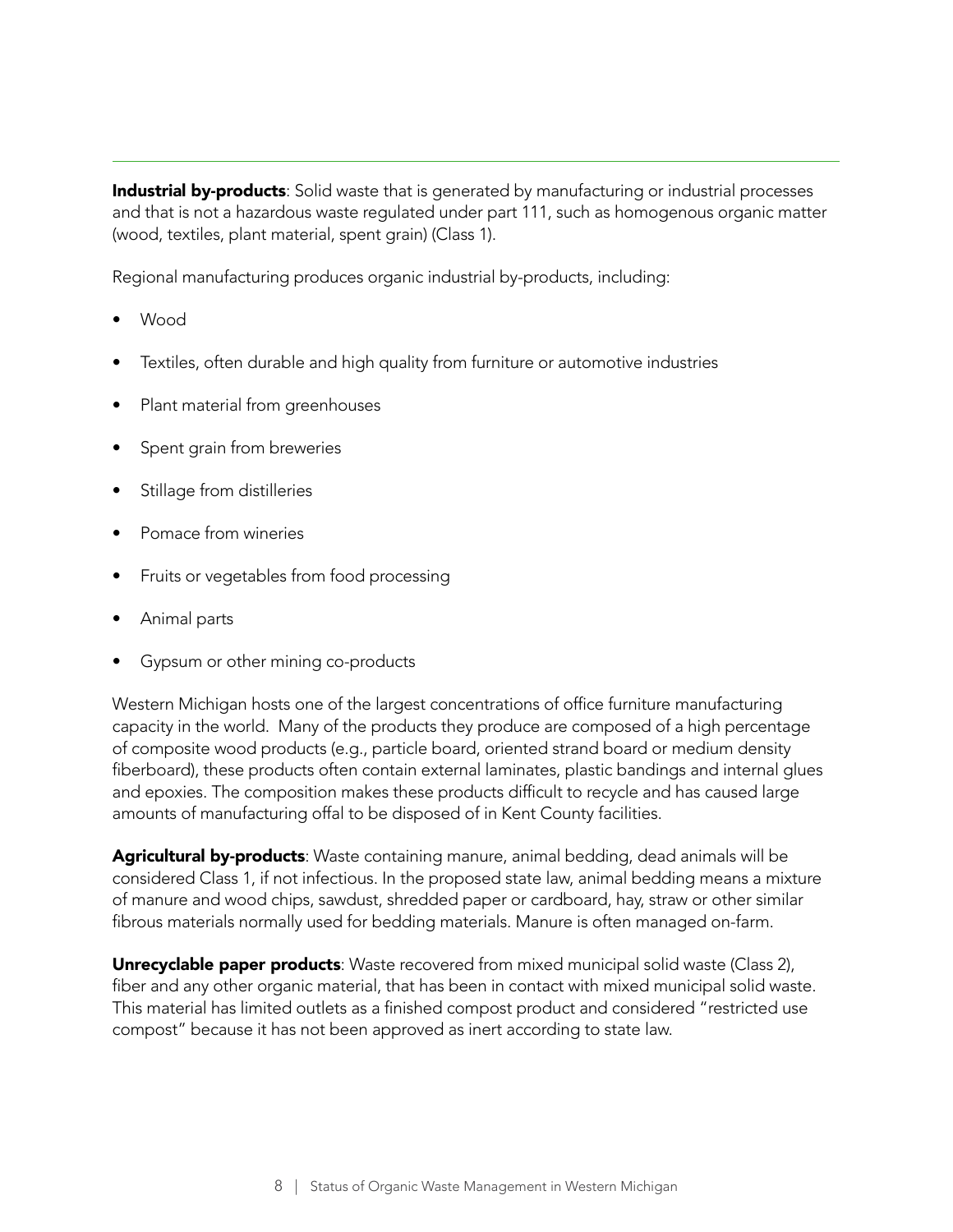### AVAILABLE TECHNOLOGY OPTIONS FOR MANAGING ORGANIC MATERIAL

omposting: A managed process which utilizes microorganisms that feed on organic material and consume oxygen. The process generate heat, drives off moisture and reduces bulky organic waste in just a few months into a benefi feed on organic material and consume oxygen. The process generates heat, drives off moisture and reduces bulky organic waste in just a few months into a beneficial soil-like material containing nutrients, humus and microorganisms. Compost heat is produced as a by-product of the size of the pile, its moisture content, aeration and Carbon to Nitrogen (C:N) ratio. Additionally, indoor and outdoor ambient temperature affects compost temperatures. The end-product is compost, a dark brown, humus-like material which can be easily and safely handled, stored and used as a valuable soil conditioner.<sup>8</sup>

A composting facility is a processing facility where yard clippings, food waste or other organic materials are brought to be processed and converted into compost. The composting facility uses mechanical handling techniques such as, grinding/shredding, physical turning, windrowing, aeration or other management techniques that convert raw materials into finished compost. Commercial composting facilities are usually better managed and faster than a non-commercial operation and can generate more heat allowing them to break down a wider array of organic material.

Composting can also occur on the site where it's generated, like a residence. Low technology/ low-cost compost piles or bins can be made to easily decompose food scraps generated at home. Home composting bins do not normally generate enough heat to break down complex items such as compostable plastics. Additionally, some municipalities ban outdoor composting on-site due to concerns over vermin and odors.<sup>9</sup>

Due to historically poor composting methodology by homeowners, most cities in Western Michigan have passed local ordinances prohibiting residential composting because of public health concerns.<sup>10</sup>

<sup>8</sup> UMass

<sup>9</sup> Rodale Institute

<sup>10</sup> American Biogass Council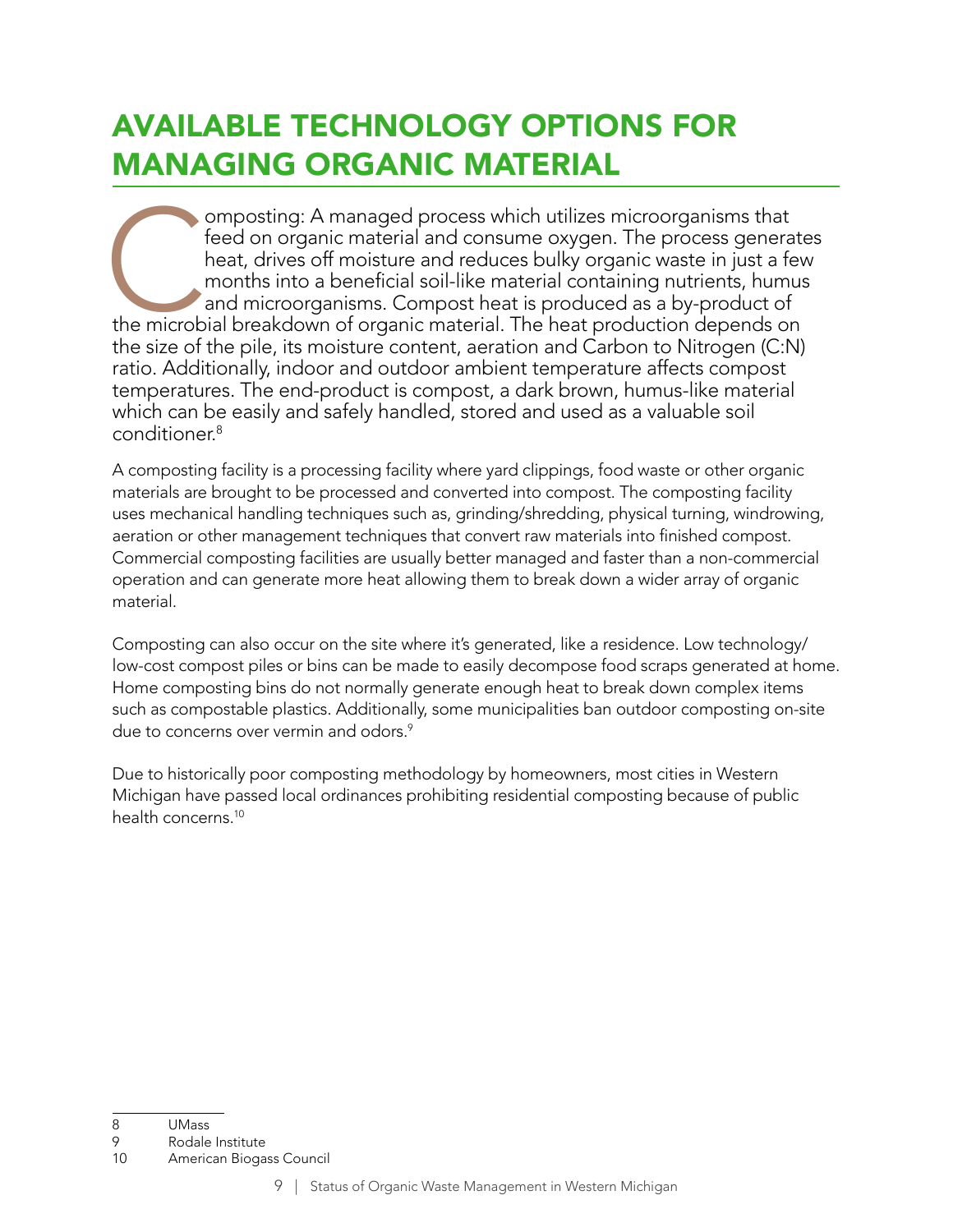**Vermicomposting**: The product of earthworm digestion and aerobic decomposition using the activities of macro- and microorganisms at room temperature. Vermicomposting, or worm composting, produces a rich organic soil amendment containing a diversity of plant nutrients and beneficial microorganisms.

**Anaerobic digestion**: An enclosed engineered digester system that goes through a series of biological processes in which microorganisms break down biodegradable material in the absence of oxygen.

**Rapid thermophilic digestion:** An aerobic digestion system where microorganisms inside the waste break down with the presence of oxygen from the atmosphere. The system consists of two key components: proprietary enzymes and a digestor. The system creates an accelerated degradation process to break down complex organic compounds into simpler organic matter.<sup>11</sup>

Construction and Demolition Waste Recovery (C&D): Recovering, sorting, processing and aggregating materials used in building or demolishing roads, bridges, housing, etc. C&D debris includes steel, wood products, drywall and plaster, brick and clay tile, asphalt shingles, concrete and asphalt concrete. C&D is not included in municipal solid waste (MSW).

**Biochar:** Involves heating biomass (thermal decomposition), usually from pyrolysis or gasification, with little or no oxygen in order to drive off volatile gasses, leaving carbon behind. Biomass waste materials appropriate for biochar production include field crop and processing residues such as nut shells, fruit pits, bagasse, etc. It also includes wood from construction/demolition, yard, food and forestry wastes and animal manures. (International Biochar Institute). Fertilized (charged) biochar can be mixed with compost to add a slow release of nutrients and to increase water holding capacity for soils.

<sup>11</sup> Biomax Technologies via Waste Advantage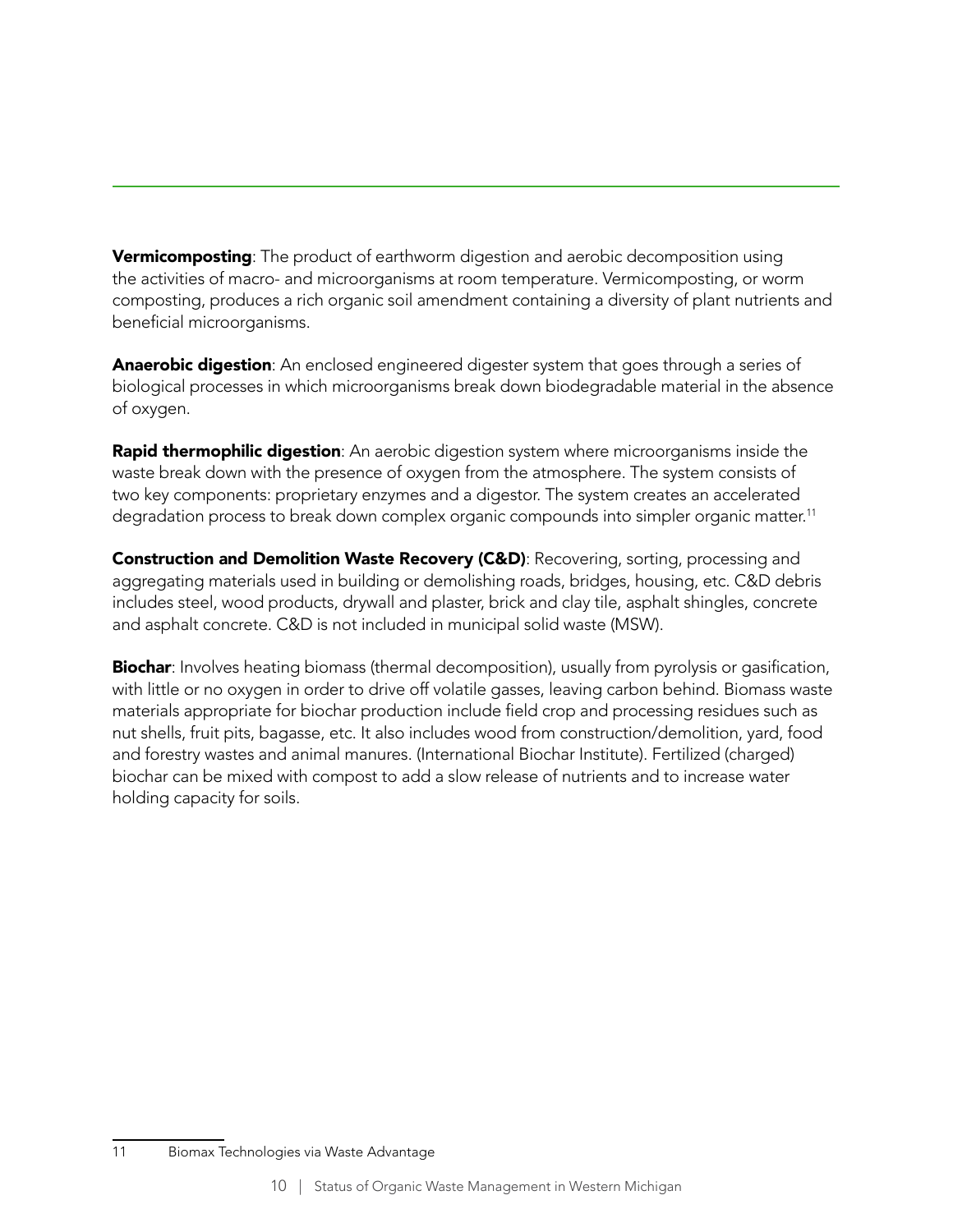### THE VALUE OF MANAGING ORGANIC MATERIAL

omposting, along with the available technologies for managing organic material lists above, provides a way to manage organic discards to the benefit of the environment. It reduces the production of greenhouse gases in land material lists above, provides a way to manage organic discards to the benefit of the environment. It reduces the production of greenhouse gases in landfills that contribute to climate change and diverts yard clippings and food residuals from taking up valuable space in highly of soil and can be used to effectively reduce or eliminate soil erosion and filter stormwater discharge. Composting facilities provide local jobs and enhance the local economy by converting high volume-low value materials into a valuable commodity.

Impact on Climate Warming: According to the U.S. Environmental Protection Agency's 2018 Facts and Figures on Municipal Solid Waste, food scraps and yard trimmings make up the second and fourth largest portions of the MSW stream, 21.6% and 12.1% respectively (by weight). In a landfill these materials undergo anaerobic decomposition and produce methane. Methane (CH4) is a greenhouse gas that remains in the atmosphere for 9-15 years and is over 20 times more effective at trapping heat in the atmosphere than carbon dioxide (CO2) over a 100-year period. Some landfills are equipped to capture, up to 80% of the gases produced. However, most landfills are not equipped to capture landfill gases and they escape into the atmosphere. According to the U.S. EPA, landfills are the second largest source of methane emissions in the U.S. As a fundamentally aerobic process, well-operated compost sites do not produce significant amounts of methane and contribute considerably less to the production and release of climate changing greenhouse gases. Additionally, studies have shown that carbon sequestration was increased by 6-40 tons of carbon per hectare by mixing compost into soil compared to soil without added compost.

Impact on Waste Management: In order to reduce greenhouse gases from landfills, public pressure has focused on diverting yard waste from landfills and many states have responded by implementing yard waste composting programs and yard waste bans. Increasingly in the United States, composting is used to handle a variety of municipal solid wastes, agricultural residues (old hay/straw, animal bedding, manure, etc.), biosolids, food scraps and more. Smaller scale backyard composting is promoted as a means of reducing the total amount of yard waste that require collection and transportation to central composting facilities (EGLE Compost Manual). For organizations that own and manage landfills, composting can significantly increase longevity by diverting 25 to 35 % of waste received to a value-added composting facility.

**Economic Impact:** In addition to employment and supply chain purchasing impacts, the value of finished compost has an economic value as a desirable commodity of between \$25 and \$35 per cubic yard for use in landscaping and/or for agricultural soil amendment needs.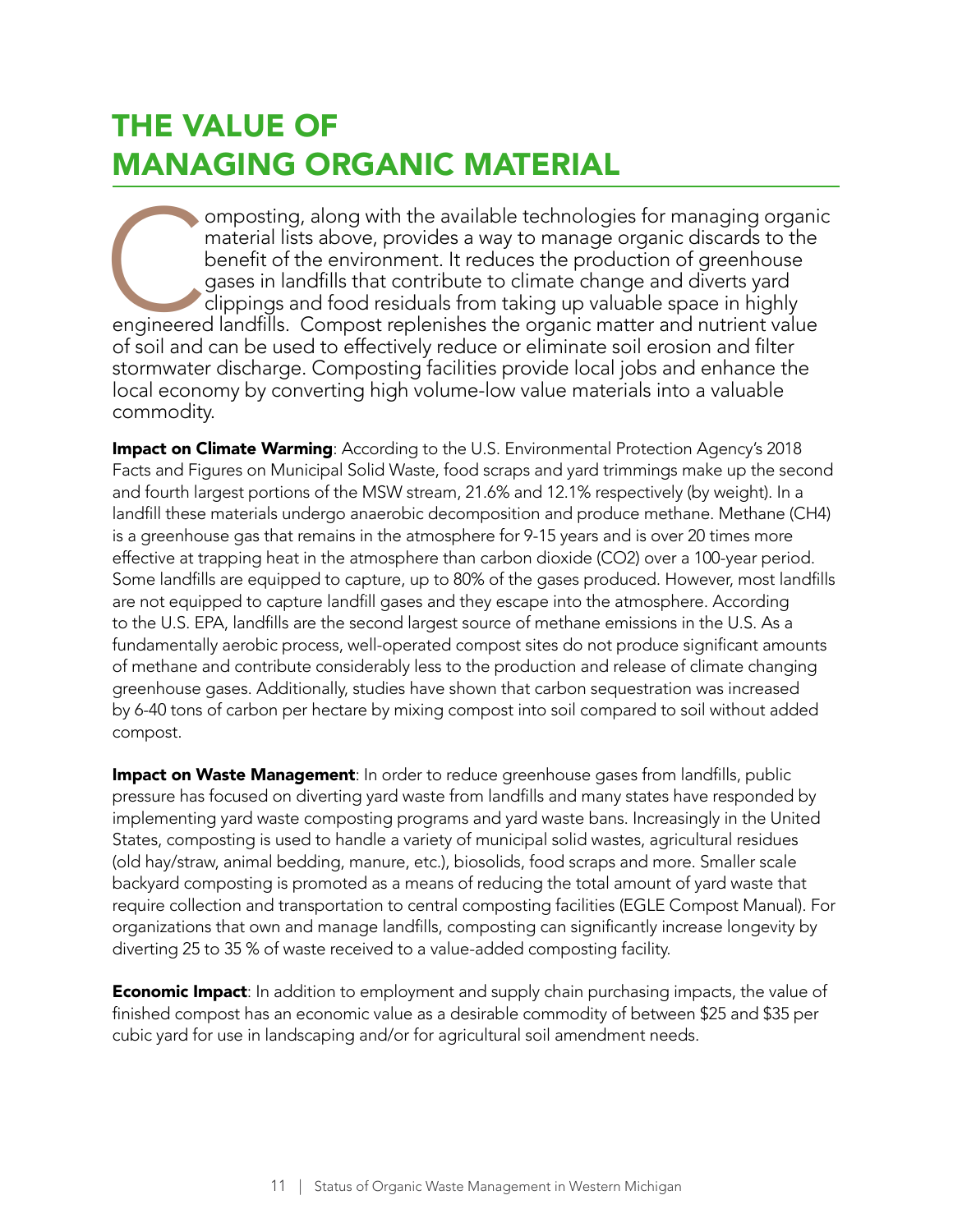### STATUS OF MANAGING ORGANIC MATERIALS IN WESTERN MICHIGAN

The community can do more than just return<br>
their cans or recycle their cardboard. They can participate in the<br>
entire cycle of taking "messy" food scraps or compostable plates<br>
to something that is pleasant to handle and their cans or recycle their cardboard. They can participate in the entire cycle of taking "messy" food scraps or compostable plates to something that is pleasant to handle and is good for the soil. Contrary to the "out of sight, out of mind" philosophy, people who something to be thrown away and forgotten. They learn through direct experience that they personally can make a difference and have a positive effect on waste reduction and improving the environment.

Composting is a topic of growing interest to residents and businesses in communities throughout the country for several reasons:

- Waste diversion: Composting provides a partial solution to communities concerned with running out of landfill space. All around the country, waste volumes continue to increase, landfills are filling up, poorly managed waste incinerators are closing and other waste disposal options are becoming ever harder to find.
- Waste conversion: Composting provides a way of reducing the amount of waste that needs to be disposed of while converting it into a product that is useful for agriculture, gardening, landscaping or for augmenting soil quality in general.
- Waste awareness: Composting is a tangible way for the community to act as environmental stewards. Historically, most recycling education programs focus on reducing, reusing and recycling. Composting amplifies that message.

Finding a useful method of diverting organic waste will have an enormous, positive value by reducing the environmental and economic impacts of sending organic materials for disposal in landfills. Management of organic materials in the region offers the following benefits:

- Increases existing landfill capacity by up to 30%
- Reduces the amount of methane gas generation at landfills that needs to be managed or escapes into the environment
- Provides a value-added opportunity for compost related businesses to gain a foothold in the region (collection, processing/blending, marketing and sales), creating additional waste recovery jobs
- Creates a high-volume market to help increase the use of environmentally beneficial alternatives to chemical soil additives for improvement of soil structure, nutrient release and mitigation of soil erosion
- Lowers operation and maintenance costs at the landfill and WTE facility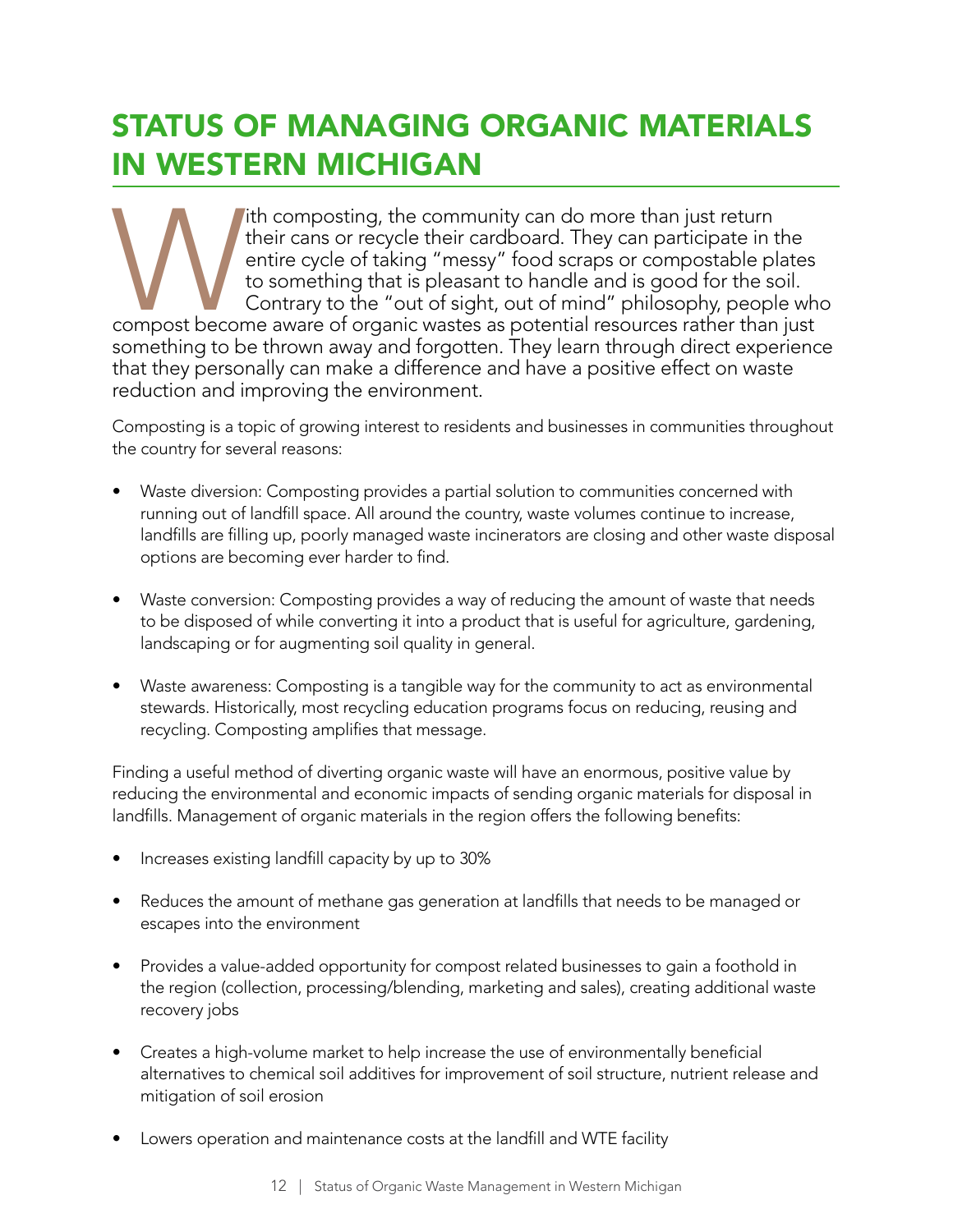#### Organics Services

#### Residential/Commercial yard waste

Yards and public spaces produce leaves, weeds, tree trimmings, frost-damaged vegetable plants and grass clippings. Yard waste recycling, also known as green waste, has become very popular in recent years and makes up a significant %age of the total waste stream. According to EGLE, yard waste makes up the second largest portion of the MSW stream in Michigan at 13.2% by weight (EGLE Compost Manual). Since the Michigan yard waste landfill ban, diverting this waste from disposal has saved a significant amount of landfill space in the state. However, there is another reason to recycle yard waste. These materials can do real environmental harm if they end up in a landfill and start to decay, contributing to unwanted methane gas emissions. Methane gas is a health and safety danger as well as a potent Greenhous Gas (GHG). Alternatively, when yard waste is composted, aerobic bacteria cooperate with a host of other microorganisms to create a product with many beneficial properties. Compost gives nutrients back to plants, improves soil quality and helps conserve water by reducing runoff and increasing soil absorption.<sup>12</sup>

#### Food waste recycling

In the United States, total food supply waste is estimated to be between 30 and 40 % of the total amount of food produced. This is based on USDA estimates of 31% food loss at the retail and consumer levels.13 According to the US EPA's 2008 Facts and Figures on Municipal Solid Waste, food waste is the 3rd largest component of MSW entering landfills behind general refuse and nonfood organics. Kent County DPW's recent West Michigan Recycling and Landfill Diversion Survey (August 2020) found that 52% of the 164 respondents wanted to recycle food and other organic waste but could not find a commercial service provider. Although food waste composting is a rising public interest, there are not enough composting companies in Western Michigan to meet demand.

#### Commercial/Industrial byproducts recycling

In 2016, the West Michigan Sustainable Business Forum's Economic Impact Potential and Characterization of Municipal Solid Waste in Michigan reported that Kent County DPW disposal facilities received 586,105 tons of Municipal Solid Waste (MSW) of which 205,137 tons or 35% of the waste was composed of organics (i.e., food waste 12.6%; yard waste 5.6; soil 2%; wood 6.5%; and other miscellaneous organics 9%). A similar study conducted in 2017 by GBB, Inc. the Waste Characterization Study of Kent County evaluated the waste received for disposal at the Waste to Energy Facility (WTE) facility. The study identified that the organic portion of waste represented an estimated 27% of waste received at the WTE and generated by the commercial/ industrial sector. Food waste represented 8%, other organics such as yard waste, leaves, debris from trees (7%), and discarded wood pallets, composite wood panels (waste plywood, OSB, MDF), cotton, leather, soiled paper, etc. from local industries represented 12% of the total commercial/ industrial organics. In the WMSBF's economic assessment of the organics portion, even though it represented 35% of the total waste received, it was assigned zero dollars of value since there is not an organic waste management recycling system in Western Michigan at commercial scale to extract the value.

13 USDA.gov food loss & waste

<sup>12</sup> RecycleNation.com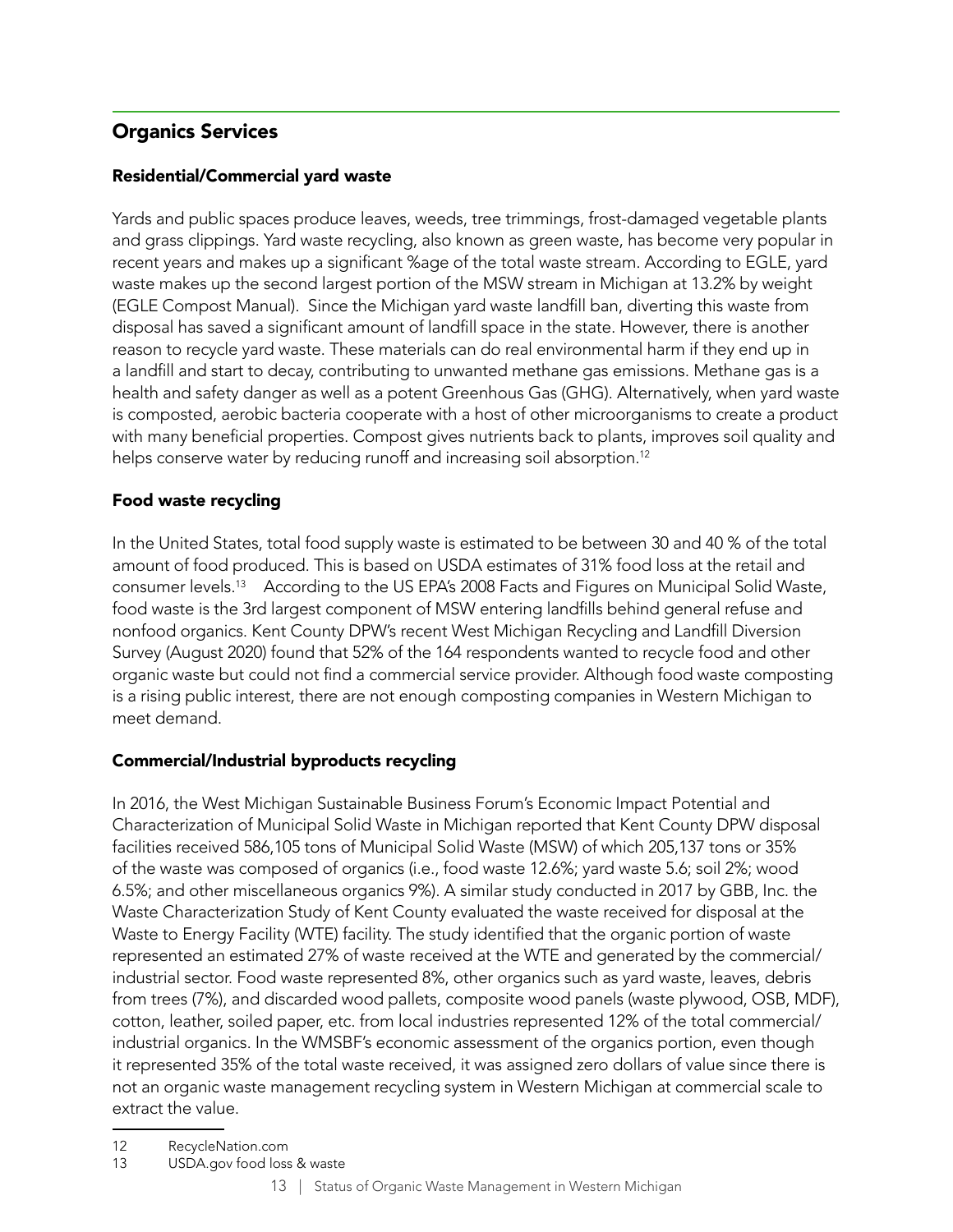#### Historical development of composting services in Western Michigan

#### Industry cafeterias and restaurants seek solutions

Restaurants, institutions (hospitals, schools, government offices) and commercial/industrial cafeterias have led the demand for food composting services locally to reduce the food portion of organic materials sent to disposal. The composting leadership by commercial food operations helped initiate the development of the beginnings of the needed composting collection and processing services in Western Michigan. Several collection and processing companies began servicing residential and commercial communities in West Michigan (see details in service provider section).

#### Growing residential interest

At both the national and state levels, healthy living trends are driving adherents to consider what kind of food they consume and what happens to the food waste. Officials from some of the largest metropolitan centers in the West Michigan Region have received increasing interest from their residential and small business customers to expand the ability of their local waste systems to include a composting option. The City of Grand Rapids and the City of Holland are both revamping the delivery of their recycling services to include compost collection and processing. Currently, the composting trend is being led by urban residents where space is more limited for personal composting. However, the trend and demand for commercial composting will likely continue into the outlying suburbs and, eventually, rural residential areas.

#### Industrial by-products

According to respondents of the West Michigan Recycling and Landfill Diversion Survey (August 2020), 97% of manufacturers in the West Michigan Region divert materials from landfilling for typical waste materials (metals, cardboard, office paper, etc.). However, food preparation scrap, uneaten food and yard and wood scrap were identified as being problematic to recycle because there are currently no adequate collecting and processing composting services available.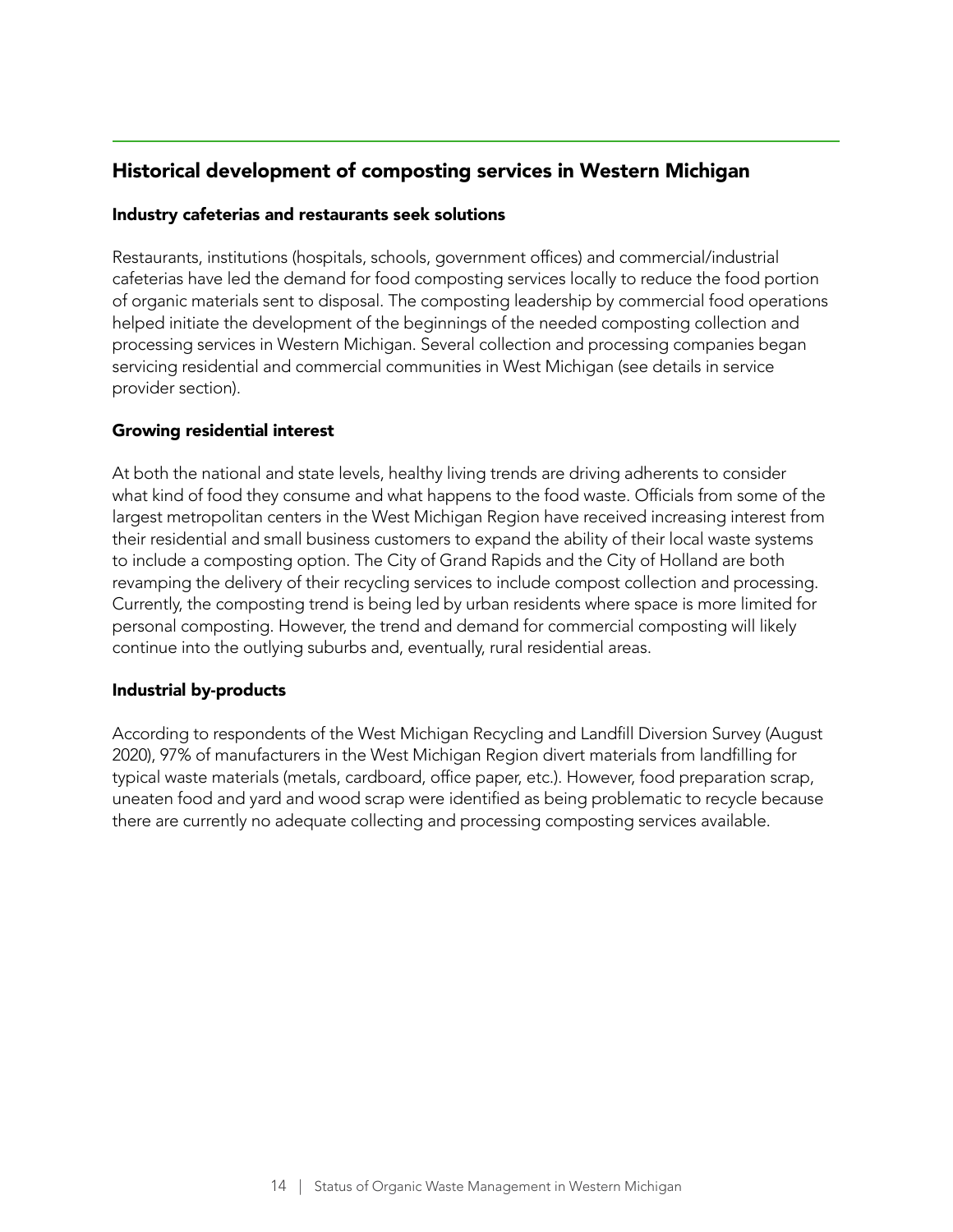### HISTORICAL OVERVIEW OF LOCAL ORGANIC WASTE COLLECTORS AND PROCESSORS

#### Municipal Yard Waste Sites

Many municipalities in Kent County operate some level of yard waste service for their residents either out of necessity or due to resident demand. Each municipality organizes their program differently based on staffing, logistics and need. A chart showing basic service levels for each municipality can be found in Table 2. Summary of Public Information on Municipal Organic Management Programs.

#### City of Grand Rapids

For 28 years, the City of Grand Rapids has operated a yard waste site on Butterworth Avenue (sometimes referred to as the Domtar site). Through both curbside collection and self-haul, residents have been able to beneficially dispose of yard waste at this site. Some material is chipped on-site and offered back to residents for beautification projects and used in city parks and other public spaces. The remainder of the yard waste was hauled to Spurt Industries for composting until the City recently elected to build and operate their own compost operation on the Butterworth/Domtar site, expected to open in spring of 2021.

According to City staff, once site operations are running and stable, the City plans to include the collection of pre- and post-consumer food waste from commercial and residential customers with a goal of diverting 10% of current waste flow going for disposal. If the goal is met, the City could realize a potential savings of \$100,000 in WTE tipping fees.

#### Spurt Industries

Spurt Industries started as a cooperative business arrangement between Compost Soil Technologies and Waste Management, Inc. (WMI) in Zeeland, MI on property leased from

WMI at its Autumn Hills Landfill to offer yard waste composting. The operation eventually expanded to offer food waste processing and became the largest residential and commercial compost processing facility in West Michigan. They were used by most of the commercial hauling companies in the region that serviced food waste generators seeking a composting solution. However, in 2019, Spurt lost the City of Grand Rapids yard waste/composting contract to a competitor and closed their Zeeland composting site.

#### **Organicycle**

Organicycle offers a residential and commercial curbside subscription service that combines food waste, paper, cardboard and yard waste into one cart. They exclusively service Grand Rapids-area residents, local schools and area businesses. Organicycle operates as a collection service and does not operate its own compost processing facility. However, they are in the planning process to initiate a collaboration with an area farm to compost the material it collects and will work with the farm to use the resulting compost exclusively on land managed by the farm.

#### New Soil

New Soil is a division of Arrowaste, located in Jenison, MI. New Soil is a commercialscale organic waste hauler servicing the West Michigan area by assisting restaurants, university dining halls and offices with zerowaste practices. New Soil collects pre- and post-consumer food residuals from both one-time community events and recurring weekly customers. New Soil collects but does not process organic waste into compost. New Soil transports collected organics to Cocoa Compost, Inc. in Holland Township for processing.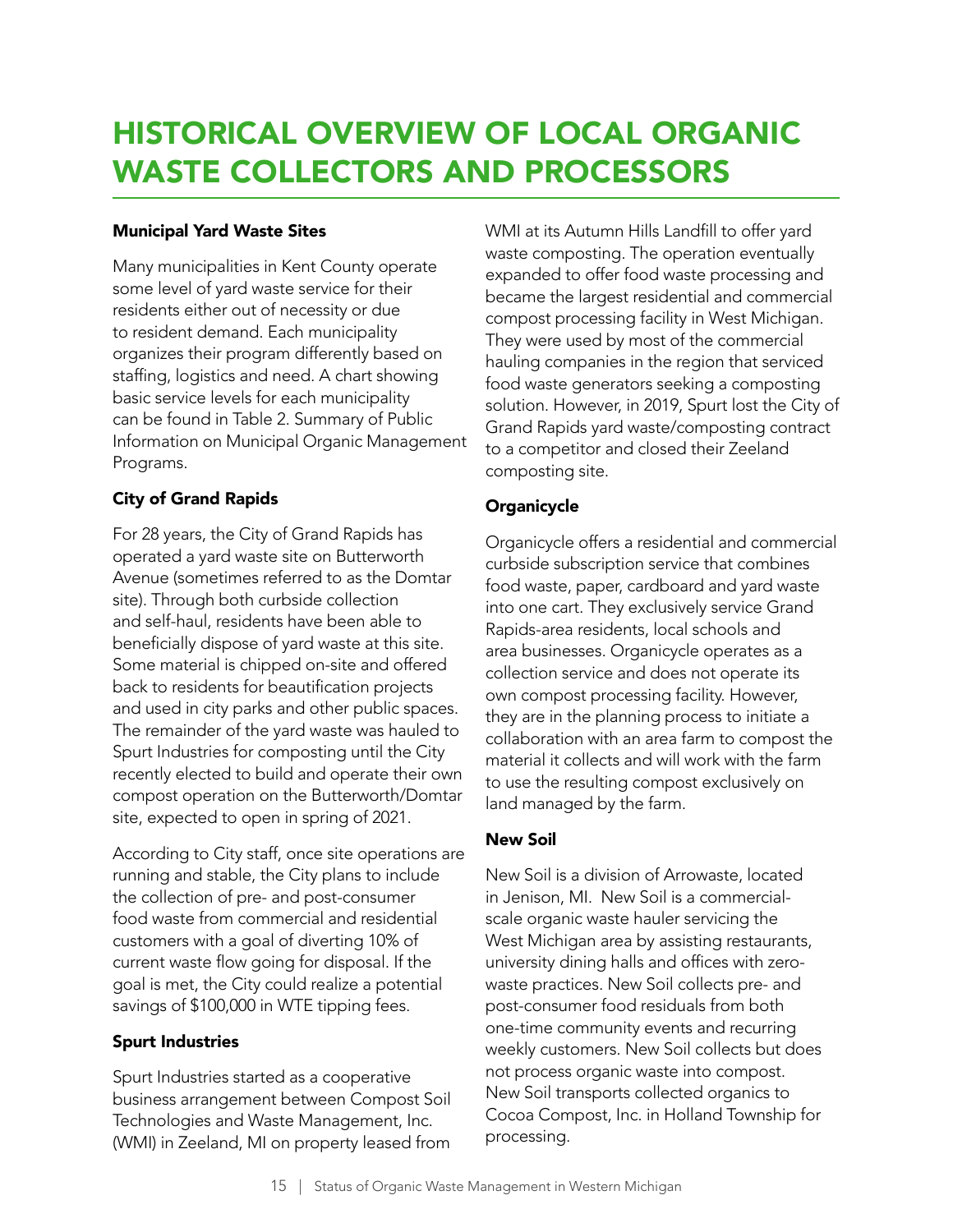#### Cocoa Compost, Inc.

Located in Holland Township, Cocoa offers organic waste processing, including comprehensive solid, semi-solid and liquid organic residual collection services for businesses and municipalities on a contracted or emergency basis. Cocoa offers a licensed and insured compost facility. All approved organic residuals are transported and converted into Cocoa Compost, which is then sold to be used in agriculture, landscaping and in turf grass industries.

#### Urban Roots

Urban Roots is a not-for-profit community education organization located in the Southeast side of Grand Rapids. It offers educational programs, a community farm, a food market, and a compost service to many neighborhoods throughout the City. Compost services include providing collection containers and a scheduled collection of food waste. Collected waste is delivered to their own smallscale compost processing operation located on their property where finished compost is used in the community garden and is available for sale to the public.

#### Wormies Vermicomposting

Wormies is a composting business specializing in vermicomposting in Grand Rapids and Jenison. It began in 2017 and offers a variety of products and services. At the core of its operation is the production of worm castings for farm and garden use. Wormies provides a Community Supported Compost (CSC) service similar to Community Supported Agriculture (CSA), where customers pay a monthly fee for their food waste collection bucket. Food scraps are collected once a week or every other week. After eight pickups a member receives three pounds of Wormies premium vermicompost for their own use.

#### Perfect Circle

Based in Grand Rapids, Perfect Circle Recycling provides an alternative to traditional waste management by separating food waste from packaging. The collected food waste is transported to an anerobic digestion unit to treat and convert to energy and the packaging is recycled. The operation opened in the summer of 2020. It provides the separation service and utilizes third-party businesses for transportation, treatment and package recycling.

#### Fremont Digester

The Fremont Regional Digester is a 2.85-megawatt anaerobic digestion facility in Fremont, Michigan. The digester takes in 165,000 tons of organic waste every year, including farm, animal, food processing and consumer food waste such as fruits, vegetables and dry ingredients. A digester converts organic waste into renewable energy that powers the community and fertilizer for local farms. The facility processes truckloads of liquid waste 24 hours per day, 7 days per week. A de-packaging operation separates food from its container, when necessary. The facility can provide a Certificate of Destruction to customers.

#### My Green Michigan

My Green Michigan is an organic waste aggregator and coordinator founded in 2015. They connect organic waste generators to haulers and composting operators to help divert waste from landfills. They provide collection carts and coordinate haulers with composting processors and provide a single billing system to their customers throughout Southern Lower Michigan including the Grand Rapids area. Although My Green Michigan does not operate a composting facility, they are affiliated with Hammond Farms, a composting company located in Dimondale, MI.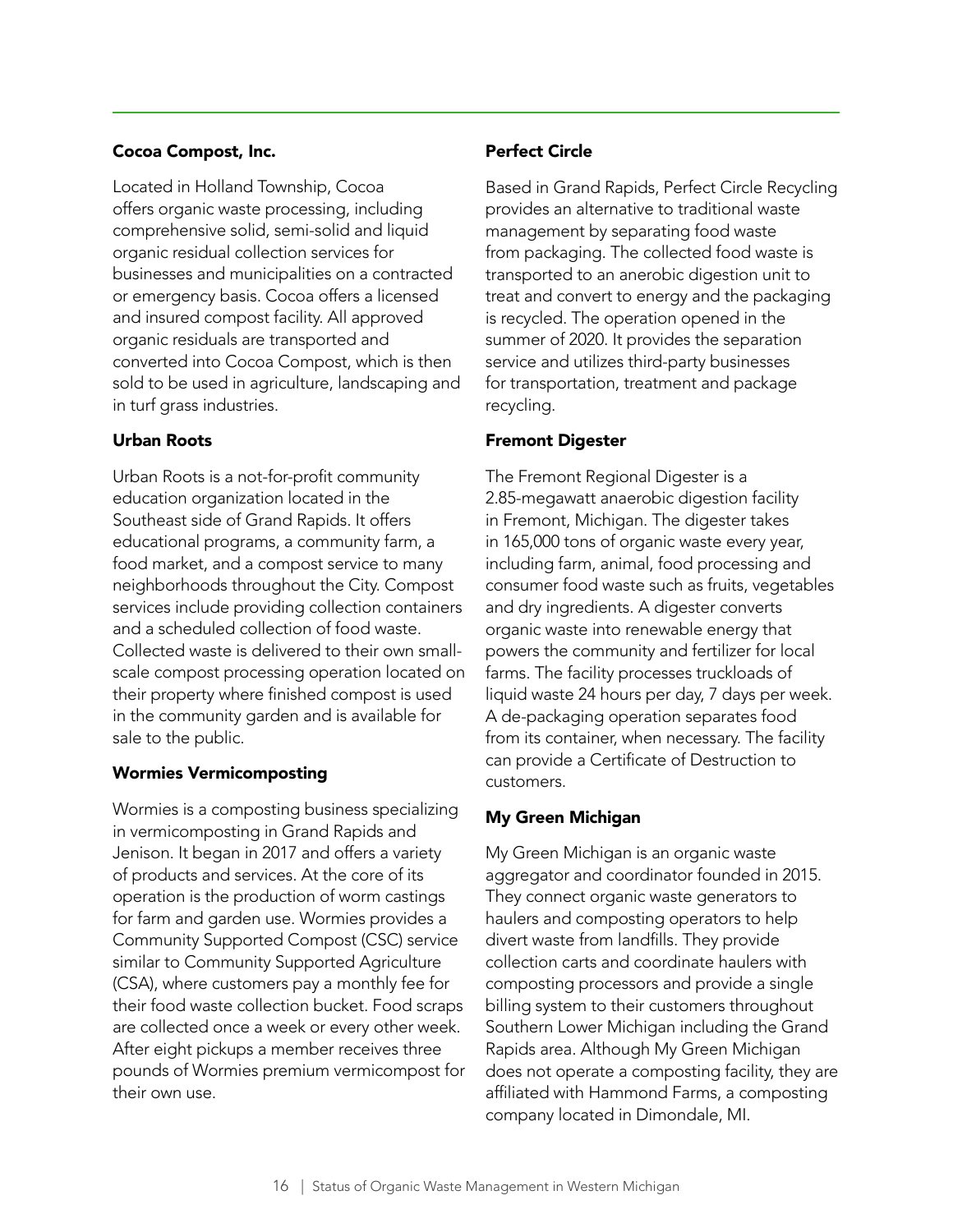### REGISTERED COMPOST PROCESSING OPERATIONS IN WESTERN MICHIGAN

acilities that manage yard clippings (leaves, grass clippings, vegetable or other garden debris, shrubbery, or brush and tree trimmings less than four feet in length and two inches in diameter) are required to manage them using one of the following options:

- Composted at the property where they came from
- Temporarily accumulated under specific conditions at a site before moving to another location
- Composted at a farm registered with the Department of Agriculture under specific conditions
- Composted at a composting facility registered with the EGLE
- Composted and used under specific conditions at a licensed solid waste landfill
- Composted at a processing plant meeting Part 115 requirements
- Composted at a site that has not more than 200 cubic yards of yard clippings if no nuisance is created
- Decomposed in a controlled manner using a closed container to create and maintain anaerobic conditions (e.g. anaerobic digester)
- Disposed of at a landfill if diseased or infested or the material is an invasive plant collected through an eradication or control program and inappropriate to compost
- Facilities managing over 200 cubic yards of yard clippings must register with EGLE

Twenty-four registered composting facilities were surveyed to obtain their status in offering organic waste management services to the region. Eight facilities are municipal operations and 16 are privately owned. Most of the operations focus only on yard waste management (i.e., leaves, grass clippings and small woody waste), however two private operations accept approved food waste. Nine operations describe compost as an end-product; however, it is not known at this time if claims of compost meet the technical specifications for finished compost (biologically stable), or if the claims really describe a partial, but technically unfinished, compost. Table 1. provides a summary of the survey findings.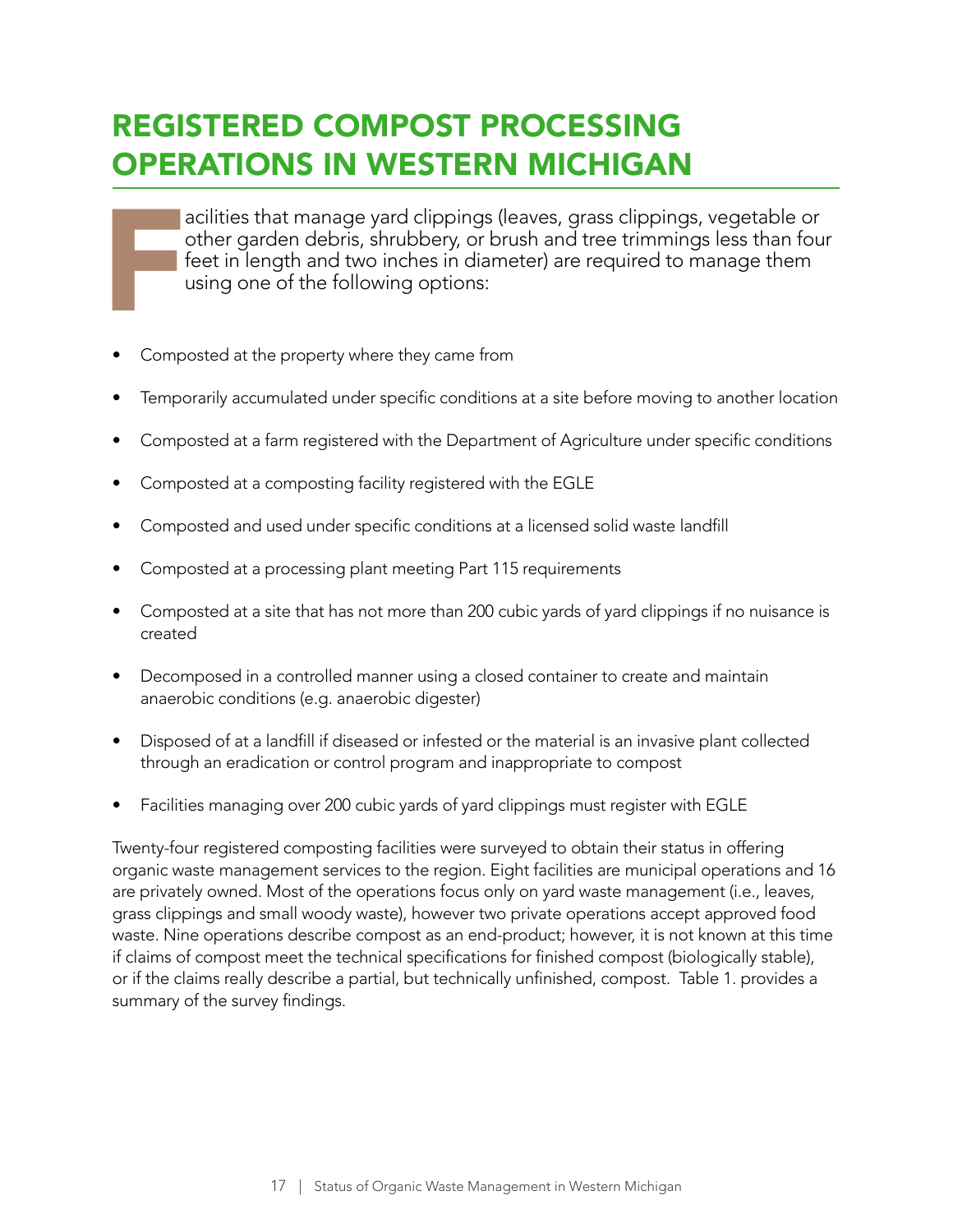### Table 1. Summary of Registered Compost Operations in Western Michigan

| <b>NAME</b>                    | <b>COUNTY</b>  | <b>YEARS IN</b><br><b>BUSINESS</b> | <b>MATERIALS</b><br><b>ACCEPTED</b>     | <b>PUBLIC</b><br><b>ACCEPTED</b> | <b>END PRODUCT</b>                      | <b>FEES</b>      |
|--------------------------------|----------------|------------------------------------|-----------------------------------------|----------------------------------|-----------------------------------------|------------------|
| <b>Accurate Excavators</b>     | Musicegon      | 20                                 | Leaves, grass<br>clippings, top soil    | Yes.                             | Composted<br>with top soil              | Yes.             |
| <b>Autumn Hills</b>            | Ottawa         | NA.                                | <b>Stopped Accepting</b>                | No                               | Compost                                 | Previously       |
| <b>Brewers Sand and Gravel</b> | Ottawa         | 9                                  | Blueberry growers<br>organic waste      | No                               | Mixed with<br>top soil                  | Yes              |
| <b>City of Grand Rapids</b>    | Kent           | 28                                 | Yard waste                              | <b>Residents</b>                 | Compost                                 | Taxes            |
| City of Greenville             | Kent           | 20+                                | Yard waste                              | <b>Residents</b>                 | Leaf mulch<br>mixed with<br>soil        | <b>Taxes</b>     |
| <b>City of Hastings</b>        | Barry          | Ukn                                | Yard waste                              | Residents                        | Leaf mulch<br>mixed with<br>toil        | Taxes            |
| City of Holland                | Ottawa         |                                    | Yard and park waste                     | <b>Residents</b>                 | Unknown                                 | Taxes            |
| City of Ionia                  | lonia          | Ukn                                | Yard waste                              | <b>Residents</b>                 | Unknown                                 | <b>Taxes</b>     |
| City of Wyoming                | Kent           | $13*$                              | Yard waste                              | <b>Residents</b>                 | Leaf mulch                              | Taxes            |
| Landscape Impressions          | Kent           | 6                                  | Yard waste                              | Yes                              | Leaf mulch<br>mixed with<br>top soil    | Yes              |
| Landscape Supply               | Muskegon       | 30                                 | Yard waste & soil                       | Yes                              | Leaf mulch<br>mixed with<br>top soil    | Yes              |
| Michigan Wood Fibers           | Ottawa         | 25                                 | Organics & top soil                     | Yes                              | Organic mulch<br>mixed with<br>top soil | Yes              |
| Muskegon Charter Township      | Muskegon       | 25                                 | Yard waste                              | Residents                        | Les! mulch                              | Taxes            |
| <b>Phoenix Resources</b>       | Kent.          | 29                                 | Yard & approved food<br>waste           | Yes                              | Compost                                 | Yes              |
| <b>Pitch Realty</b>            | lonia          |                                    | Yard & wood waste                       | Yes                              | Unknown                                 | Yes              |
| Prestige Landscape Supply      | Muskegon       | 30                                 | Yard waste & soil                       | Yes                              | Compost                                 | Yes              |
| <b>Renewed Earth</b>           | <b>Allegan</b> | 24                                 | Organics & soil                         | Yes                              | Compost                                 | Yes              |
| RMS Disposal, Inc.             | Ottawa         | 6                                  | Yard & wood waste                       | Customers                        | Compost                                 | Yes.             |
| <b>Rusche's Trucking</b>       | Kent           | 50                                 | Yard waste                              | Yes                              | Compost                                 | Yes              |
| <b>Too Grade Aggregates</b>    | Ottawa         | 30                                 | Yard & small wood<br>waste              | Yes                              | Compost                                 | Yes              |
| Verplank Dock Company          | Ottawa         | 112                                | Yard waste                              | <b>No</b>                        | Leaf mulch top<br>soil                  | Taxes            |
| <b>Village of Caledonia</b>    | Kent           | 45.                                | Yard waste & soil                       | <b>Residents</b>                 | Leaf mulch top<br>lioe                  | Taxes            |
| West Shore/Republic/Cocoa      | Ottawa         | 5.                                 | Food and organic<br>wastes, bioplastics | Customers                        | Compost                                 | Taxes or<br>fees |
| White Lake Excavating          | Muskegon       | 35                                 | Yard & wood waste                       | Yes.                             | Leaf mulch top<br>soil                  | Yes              |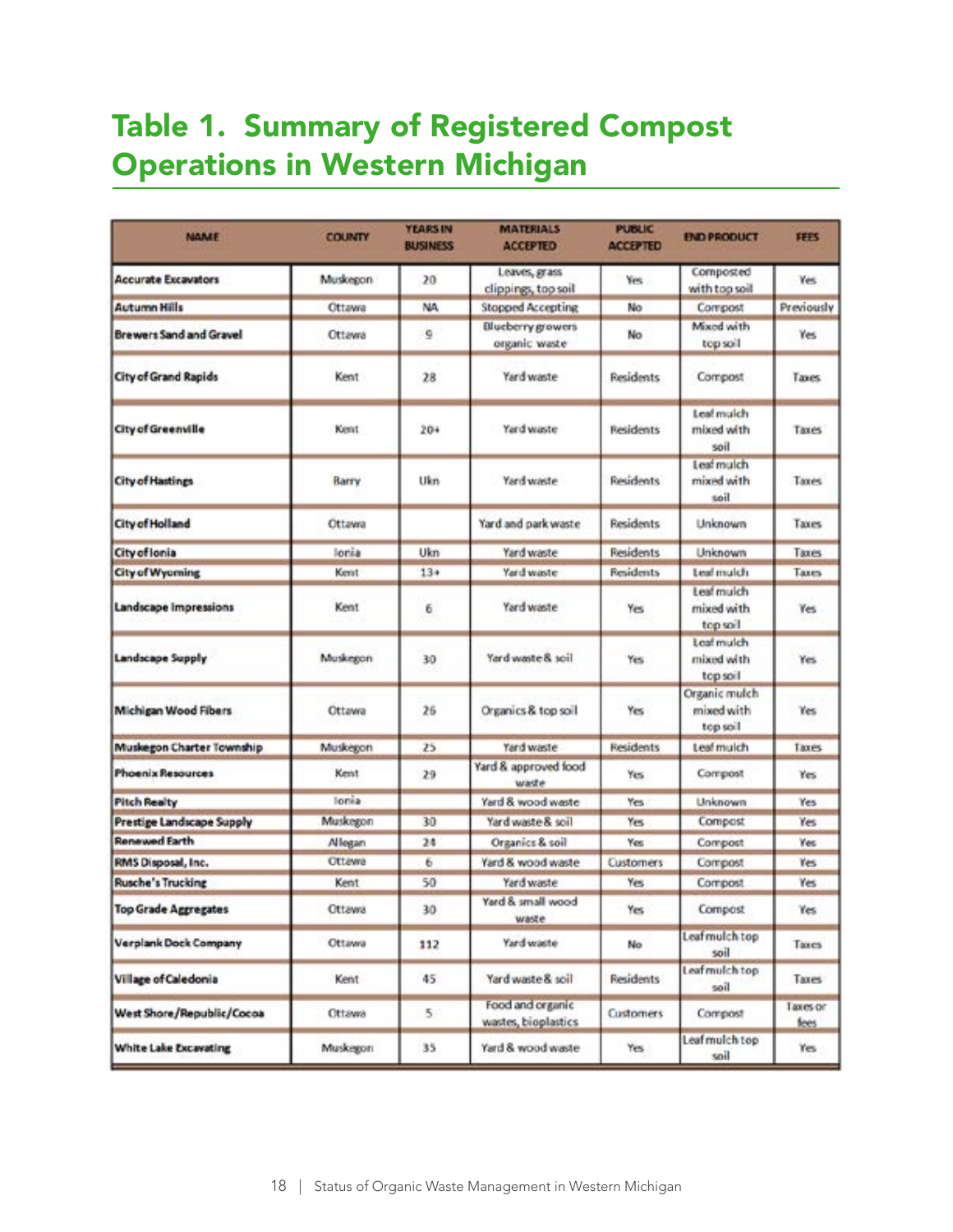### MUNICIPAL ORGANIC MANAGEMENT

Imost all the urban cities and townships in Kent County offer yard<br>waste services to their residents paid through resident taxes or fee<br>The services provided at this time are exclusively for yard and woo<br>waste generated by waste services to their residents paid through resident taxes or fees. The services provided at this time are exclusively for yard and woody waste generated by homeowners within their jurisdiction. Currently, no municipality accepts food waste or offers a sponsored composting service for their residents.

The City of Grand Rapids is in the planning and development stages to accept food waste at their compost facility at some point in the future. Several private companies offer organic waste services to residents and businesses in these communities for a fee. Most organic waste collection programs are drop-off sites with collection containers where residents can bring approved material. Only five of the 16 communities researched provided collection services, which is typically either loose or bagged materials left at the curbside during designated periods. Several municipalities offer leaf mulch (partially composted leaves and wood) to their residents for use. None of the municipalities offered fully processed organic material into finished compost. Table 2 provides a summary of public information available.

| <b>Municipality</b>              | Accept | <b>Accepts</b><br><b>Yard Waste Food Waste</b> | <b>Provides</b><br><b>Collection</b> | Leaf Mulch<br><b>Available</b> | Compost<br><b>Available</b> | Cost (Fee or<br>Tax) |
|----------------------------------|--------|------------------------------------------------|--------------------------------------|--------------------------------|-----------------------------|----------------------|
| <b>Alpine Township</b>           | Ø      |                                                |                                      |                                |                             | Ø                    |
| <b>Byron Township</b>            | 0      |                                                |                                      |                                |                             | ◎                    |
| <b>Cascade Township</b>          | ❷      |                                                | ◉                                    | ◎                              |                             | ◙                    |
| <b>City of East Grand Rapids</b> | ❷      |                                                | ◎                                    |                                |                             | ◎                    |
| <b>City of Grand Rapids</b>      | ❷      |                                                | ❷                                    | ❷                              |                             | ◎                    |
| <b>City of Grandville</b>        | ⊗      |                                                | ◎                                    |                                |                             | ◎                    |
| City of Kentwood                 | ❷      |                                                |                                      |                                |                             | ◎                    |
| <b>City of Sparta</b>            | ❷      |                                                | ⊗                                    |                                |                             | ◎                    |
| <b>City of Walker</b>            | ◉      |                                                |                                      |                                |                             | ◎                    |
| <b>City of Wyoming</b>           | ◉      |                                                | ⊗                                    |                                |                             | ୭                    |
| <b>Village of Sand Lake</b>      | ❷      |                                                |                                      |                                |                             | ◙                    |

|             | Table 2. Summary of Public Information on Municipal Organic Management Programs in |
|-------------|------------------------------------------------------------------------------------|
| Kent County |                                                                                    |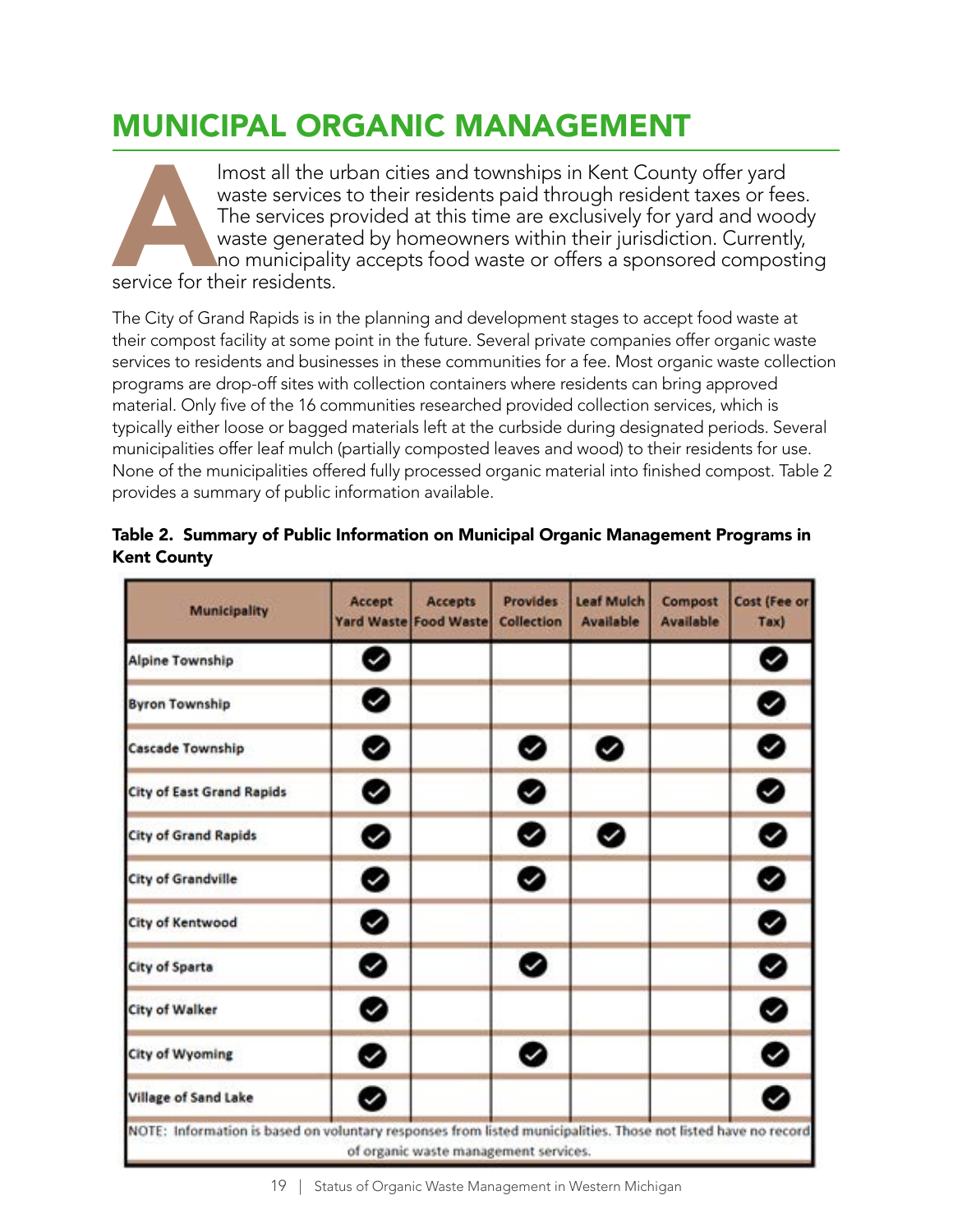#### Estimate of Organic Materials Received By Kent County Facilities

The estimated volume of organic material disposed in DPW facilities is between 190,000 tons and 215,000 ton per year.<sup>14,15</sup> In each case the estimated organic waste content ranged from 27% to 33% of the total waste received of which food waste was the largest single component of all organics at 13%.

#### Estimate of Potential Current Market Value of Disposed Organics

Assuming 80% of 205,000 tons per year is compostable; the average market price for finished compost is \$34.50 per cubic yard; and that a cubic yard of compost weighs approximately 1,200 pounds, the following market value would be assigned:

205,000 x .8 = 164,000 tons per year x 2,000 pounds per ton = 328,000,000 pounds/1,200 pounds per cubic yard = 273,333 cubic yards x \$34.50 per cubic yard = \$9,429,988 in potential value of organics in Kent Count DPW disposal facilities each year.

<sup>14</sup> WMSBF waste characterization/economic value study

<sup>15</sup> GBB WTE Study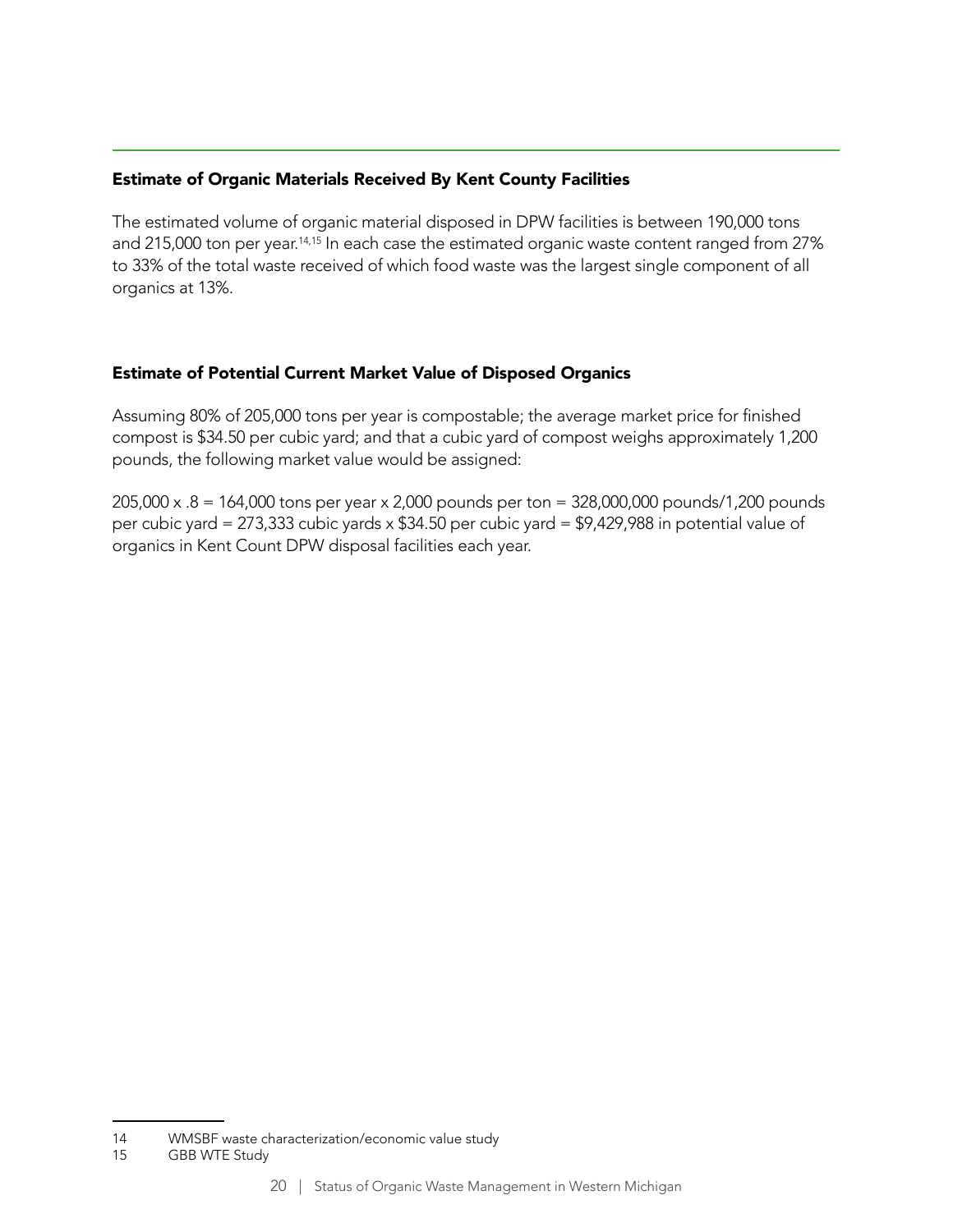### FUTURE OPPORTUNITIES

- 1. Develop a strategic plan to promote county-wide best and highest use of both Class 1, 2 and food waste organics management collection and processing systems.
- 2. Work with Commercial Haulers and Municipalities to coordinate organics management for those interested in collaborating.
- 3. Collaborate with private sector stakeholders to evaluate potential for public-private partnerships.
- 4. Regional solutions for industrial by-products (such as composite wood and plastics) to meet zero-waste-to-landfill goals.
- 5. Use the Sustainable Business Park as a regional catalyst to coordinate processing capacity in the region.

The information contained in this report came from phone and/or email communication with representatives of individual businesses or from publicly available information.

Thank you to everyone who voluntarily provided information to contribute to this report.

Disclaimer: This report was sponsored by Kent County Department of Public Works, who makes no warranty, express or implied, or assumes any legal liability or responsibility for the accuracy, completeness, or usefulness of any information, apparatus, product, or process disclosed, or represents that its use would not infringe privately owned rights. Reference herein to any specific commercial product, process, or service by trade name, trademark, manufacturer, or otherwise does not necessarily constitute or imply its endorsement, recommendation, or favoring by Kent County or any agency thereof. The views and opinions of authors expressed herein do not necessarily state or reflect those of Kent County or any agency thereof.